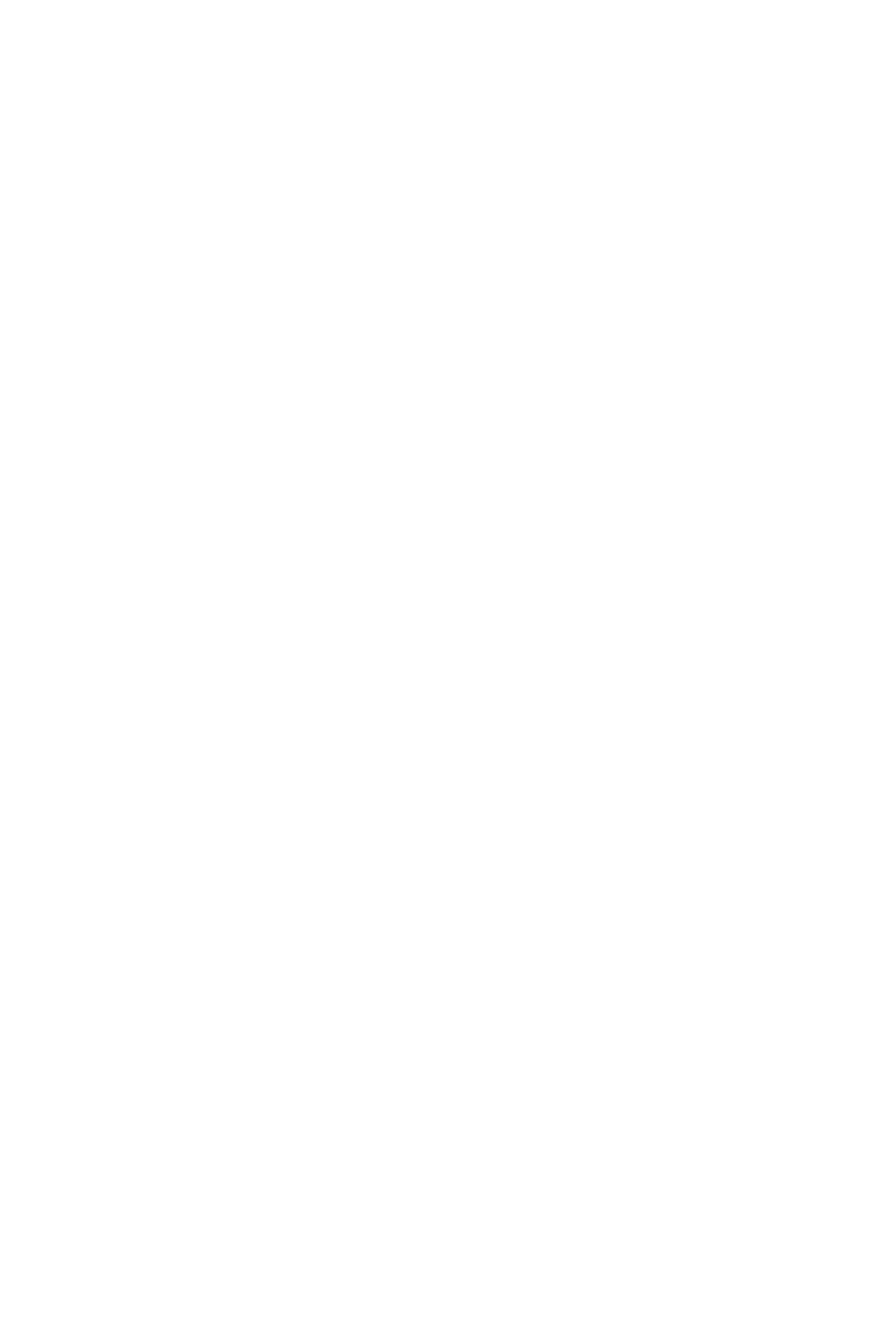**From the writings of Ellen G. White**

**Compiled by John Dysinger**

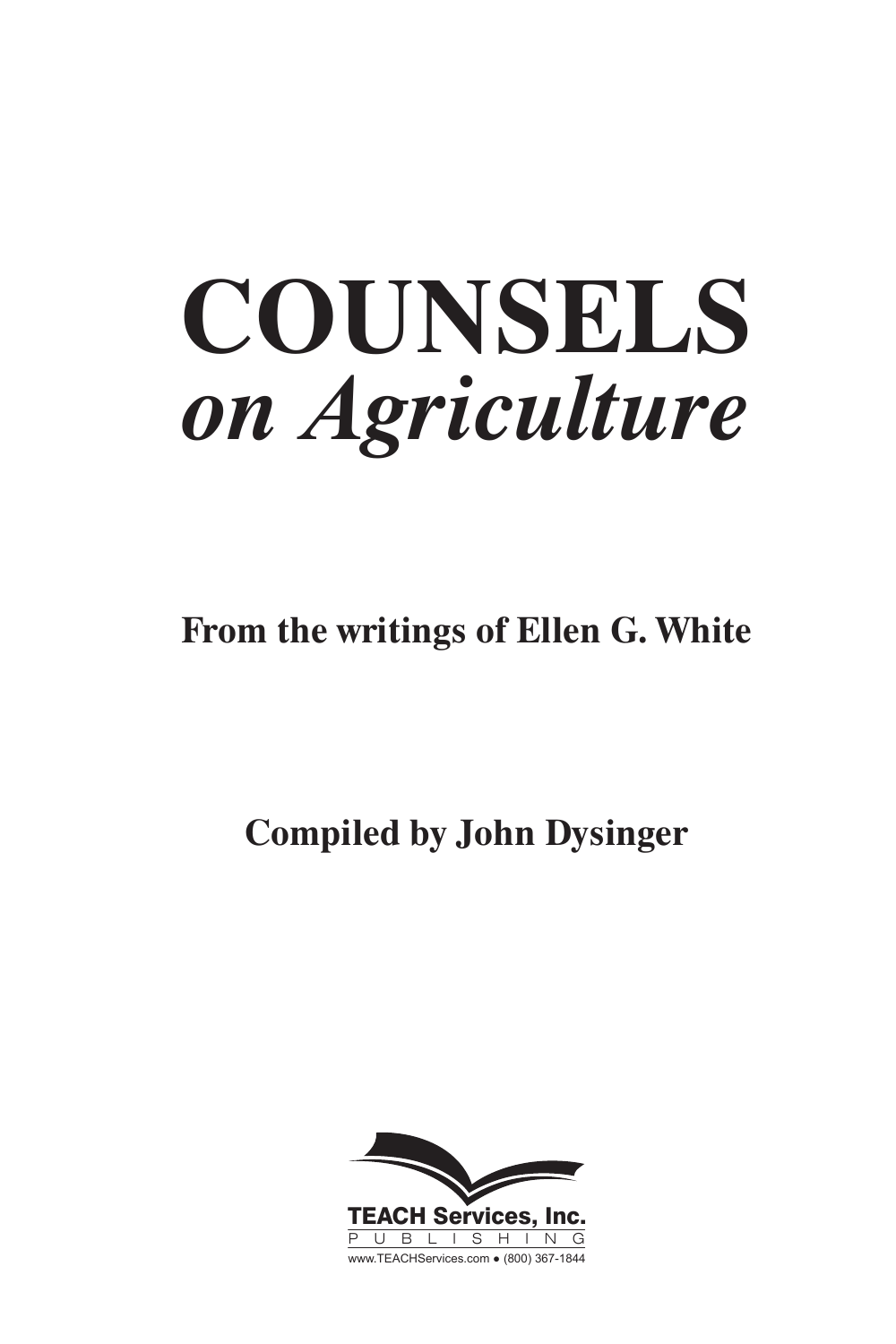All scripture quotations are from the King James Version.

World rights reserved. This book or any portion thereof may not be copied or reproduced in any form or manner whatever, except as provided by law, without the written permission of the publisher, except by a reviewer who may quote brief passages in a review.

The author assumes full responsibility for the accuracy of all facts and quotations as cited in this book. The opinions expressed in this book are the author's personal views and interpretations, and do not necessarily reflect those of the publisher.

This book is provided with the understanding that the publisher is not engaged in giving spiritual, legal, medical, or other professional advice. If authoritative advice is needed, the reader should seek the counsel of a competent professional.

 $\mathcal{L}=\{1,2,3,4,5\}$ 

Library of Congress Control Number: 2016903510

Published by



Copyright © 2016 TEACH Services, Inc.

ISBN-13: 978-1-4796-0638-2 (Paperback)

ISBN-13: 978-1-4796-0639-9 (ePub)

ISBN-13: 978-1-4796-0640-5 (Mobi)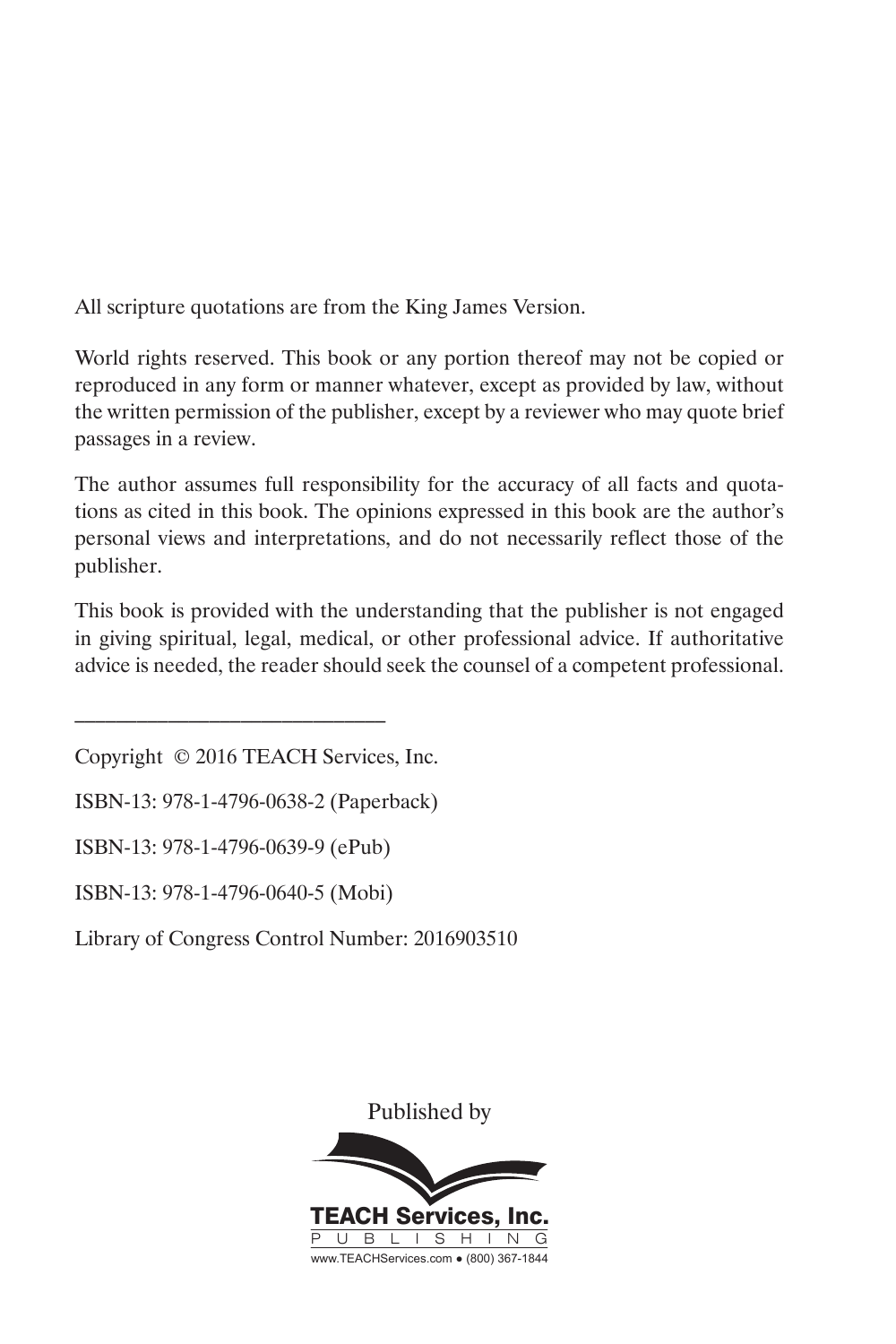# **To the Reader**

"In God's plan for Israel every family had a home on the land, with sufficient ground for tilling. Thus were provided both the means and the incentive for a useful, industrious, and self-supporting life. And *no devising of men has ever improved upon that plan*. To the world's departure from it is owing, to a large degree, the poverty and wretchedness that exist today" (MH 183, emphasis added).<sup>1</sup>

This is *the* quote that compelled my family and me to leave the "standard American life" and embark on the adventure of agriculture. If an agrarian life was God's ideal plan, then that's what we wanted! There have been lots of bumps, falls, twists and turns in the intervening 17 years, but we can honestly say we have no regrets about that choice.

When we started, our oldest child was not even 7; now she is 23 and married! Our four sons are now young men. I can't imagine a better place to raise children than on a farm. Although we had no idea what we were getting into when we started, and although we have made plenty of mistakes along the way, God has blessed us amazingly!

It has taken years for us to even begin to comprehend how all-encompassing the blessings of agriculture are. As I often remind my family, "It's not just about growing good food." It's about health: spiritual, mental, physical, emotional, social, moral.… There are very good reasons why God put man in a garden!

As we began experiencing the benefits of agriculture, we had a growing desire to share these blessings with others. One way I wanted to share was to put together a compilation of Ellen G. White's quotes on the subject. I felt if people saw all that this inspired writer had to say on agriculture, they would have to acknowledge its importance and take appropriate actions. That was many years ago…. But, well, let's just say that farm life is busy.

In the fall of 2011, my brother (and farm partner) and his family generously offered to cover the farm while our family took some time off. This was the opportunity I needed! After spending a week at Andrews University (Berrien Springs, MI) looking for unpublished Ellen White quotes on agriculture, we headed to Honduras for an amazing, God-directed, three-month sabbatical. It was there that the bulk of this compilation was completed. But that was in 2011! Well—did I say that farm life is busy?

<sup>1.</sup> Please see the Bibliography on page 181 for a key to these reference abbreviations.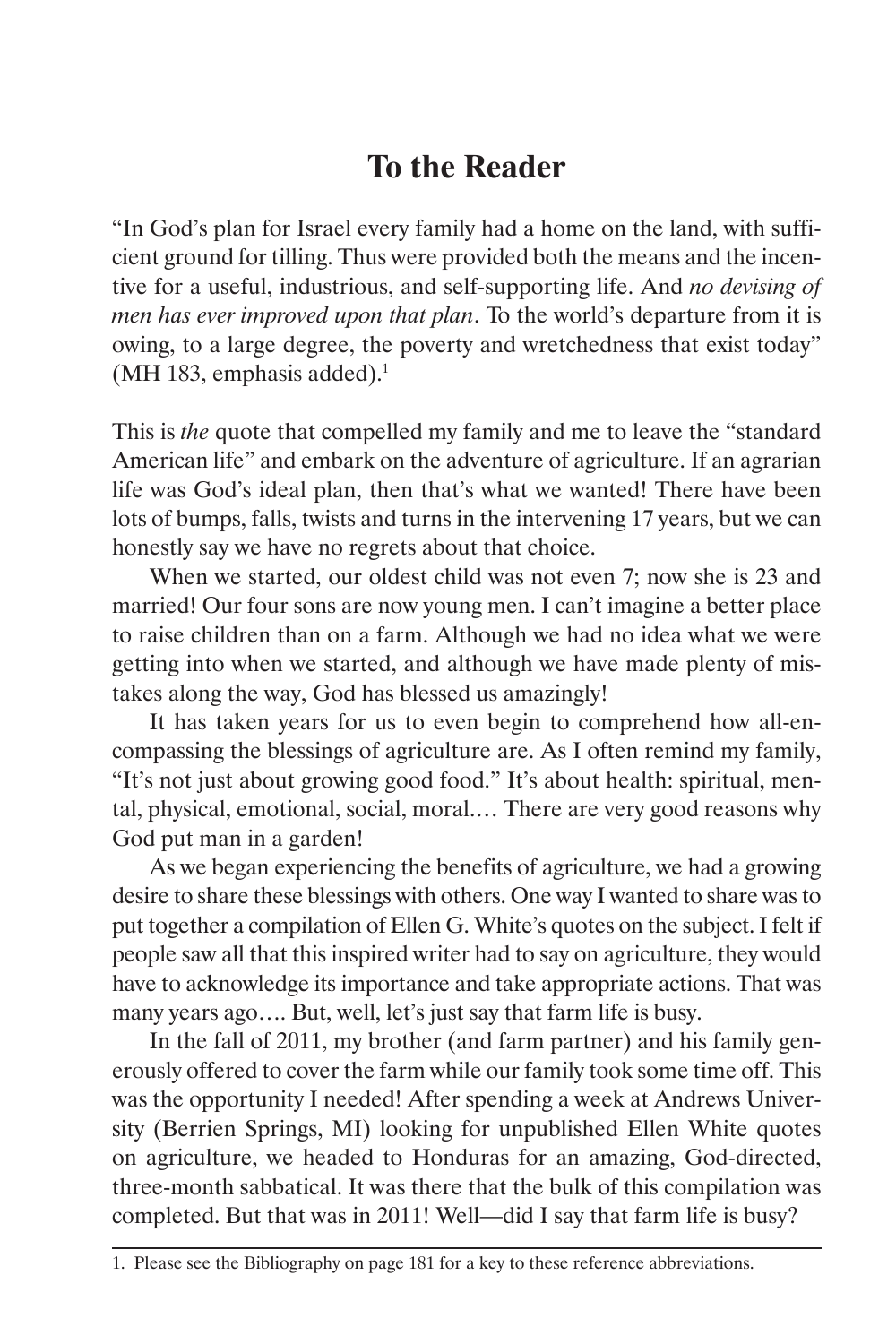A couple years ago I returned to Andrews for another week of research—hoping to put the finishing touches on the project. But, I felt like I was trying to uncover an iceberg—there were always new quotes surfacing with no end in sight.

Then, just a few weeks ago, my dear wife told me she was sending me away to finish this project. I told her I didn't think I could do it after all, we were in the middle of our farming season. But she is a very driven women and she, along with my wonderful family and some amazing apprentices, have managed the farm quite well without me.

As I have re-immersed myself in this project, I have been re-impressed with how important this topic is. This is not my project; this is God's project! This is His inspired counsel for the times we are living in. Everyone needs to read this! Agriculture is not just a hobby or an elective; it is an *essential* (her word, not mine). My prayer is that you will be convicted and compelled to action by what you read.

Just a few words of explanation about the construction of this compilation:

- 1. My original intent was for this to be an exhaustive compilation of everything Mrs. White had to say about agriculture. Well, that exhaustive quest turned into an exhausting one. Many keywords had multiple thousands of search hits—and then there were the many slightly different versions of the same quote. I now make no claims to have an exhaustive compilation, but I think it's pretty close. I am sure there are some hidden gems still waiting to be uncovered. If you find them, I'd love to hear from you!
- 2. It was my goal to get back to the original sources for all the quotes compiled—so readers could more easily research the context. I believe this has been largely accomplished—with a few exceptions where later variations seemed more appropriate.
- 3. Since this compilation is on agriculture, I chose to *only* use quotes that had agricultural terminology included. This left out *many* quotes dealing with manual labor, industry, outdoors, nature study, etc. where reference to agriculture was implied but not explicit. Again, there are a handful of exceptions.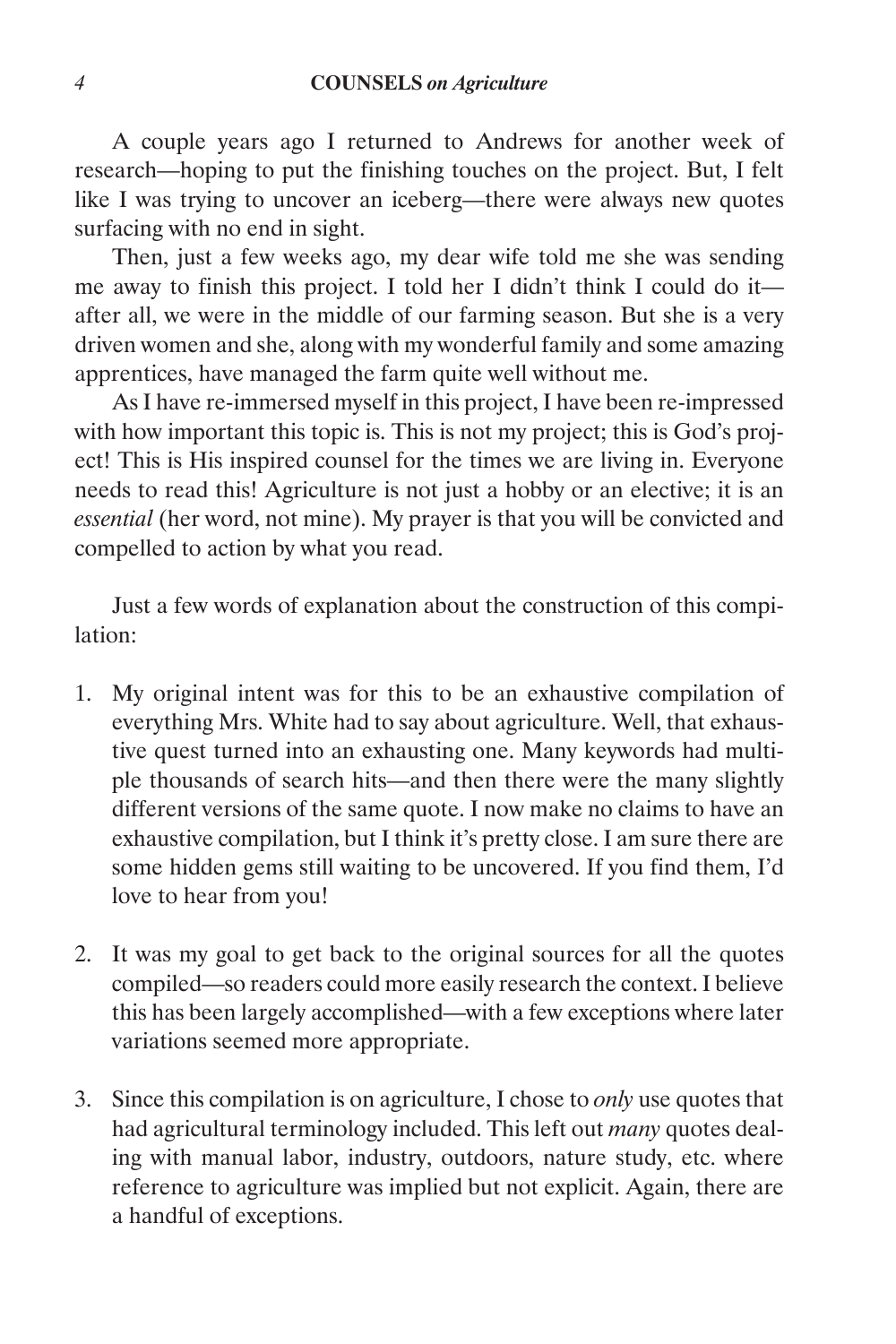#### **To the Reader** *5*

- 4. The chapter divisions are arbitrary but seemed to logically emerge out of the quotes compiled. Although many of the quotations could have easily fit into more than one chapter, I chose the one I felt was most appropriate. *I have diligently sought to avoid duplications of the same quote.*
- 5. I endeavored to attach a date to every quote and have chosen to arrange them in chronological order within the subject area. Exceptions would be when Mrs. White reminisces about former days or where the subject matter fits better in a different order.
- 6. Every attempt has been made to include the reference just as it appears on the Ellen White online database—for easier further research.
- 7. This compilation is topical. I know of someone else who has been working on a chronological compilation of her writings on agriculture. I hope that will come to fruition because I think each has its place.
- 8. I have refrained from interjecting personal commentary into this compilation and have attempted to let the author speak for herself without my personal bias. The only exception would be that I have chosen some favorite "pull quotes" to emphasize throughout the book.
- 9. An inherent weakness of compilations is that they can take things out of their original context and often give an unbalanced view of the subject matter. I have endeavored to avoid these shortcomings. But, in this case, because the subject of agriculture has been so neglected, I make no apologies in overemphasizing it—with the hope of bringing it back into its proper balance.

It feels like this project, although only four years in the making, has spanned a whole technological revolution. My original research at Andrews was done using a typewritten card catalog and photocopied manuscripts. Then, in Honduras I used the Ellen White CD-ROM. Now I am finishing the project using the online research tool, www.egwwritings.org—which now (as of July 2015) has all her previously unpublished letters and manuscripts available at the click of a button! There's never been an easier time to study what this inspired writer had to say!

Although some may question the relevance of this volume in the 21st century, I believe it is present truth for this generation—and possibly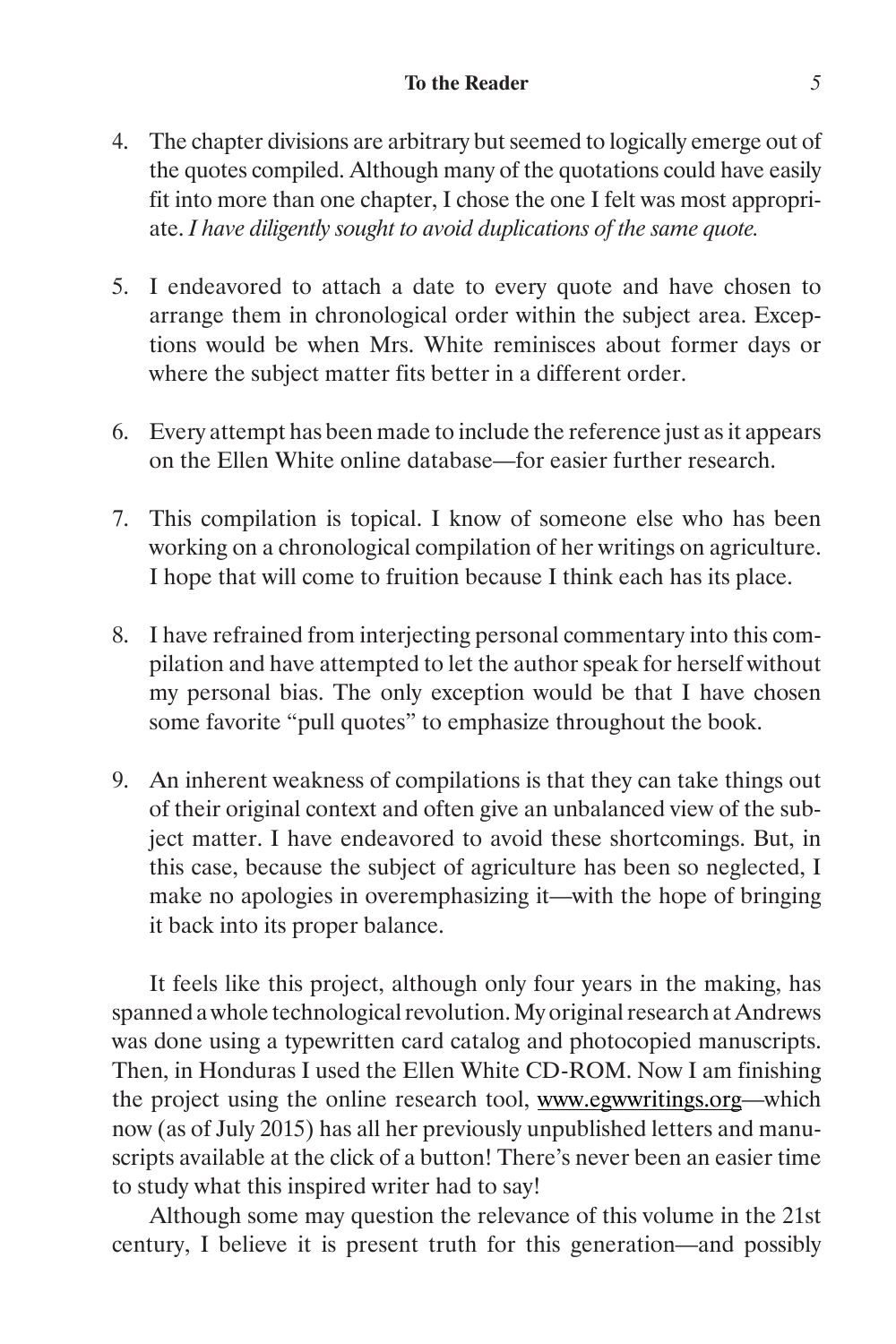more relevant than ever before! May it be the springboard for deeper and more thorough research into the topics presented. More importantly, may it inspire a new generation of farmers and gardeners!

John Dysinger September 2015 Williamsport, TN

P.S. After spending considerable time recently searching the previously unpublished writings on the online database, I realize there may be more undiscovered jewels than I first imagined. I have added those I found, but now feel it is more urgent to get this out to the people than to have it more exhaustive.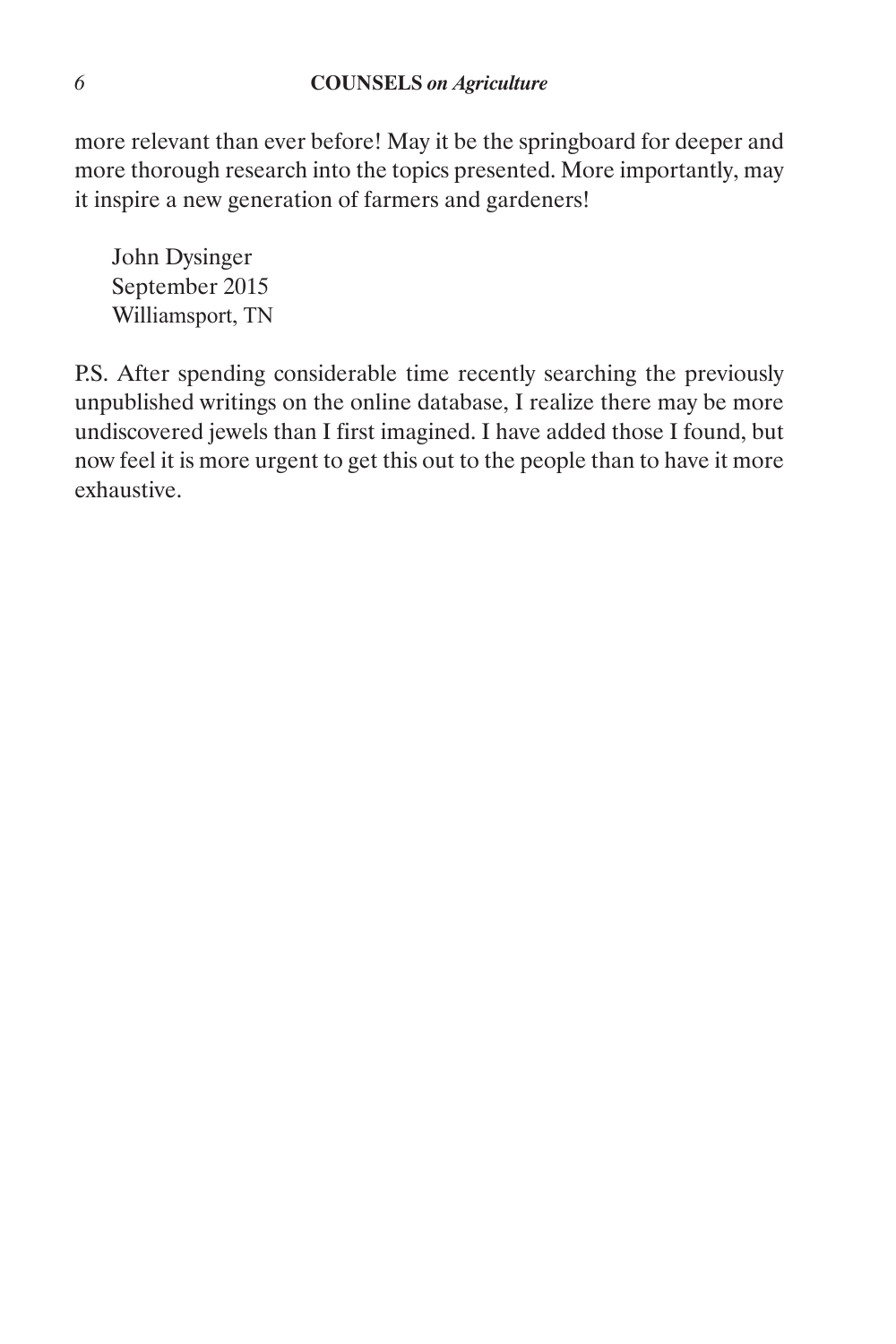# **Contents**

| Promises for the Agriculturalist 19                   |
|-------------------------------------------------------|
| A Call for Christian Farmers 22                       |
|                                                       |
| Agriculture and Our Schools 47                        |
| Agriculture and Our Health Care Institutions 87       |
| Agriculture for Ministers and Other Gospel Workers 98 |
| Physical Benefits of Agriculture 102                  |
| Spiritual Lessons From Agriculture 107                |
| Agriculture in the Last Days 157                      |
| Ellen White Led by Example 161                        |
|                                                       |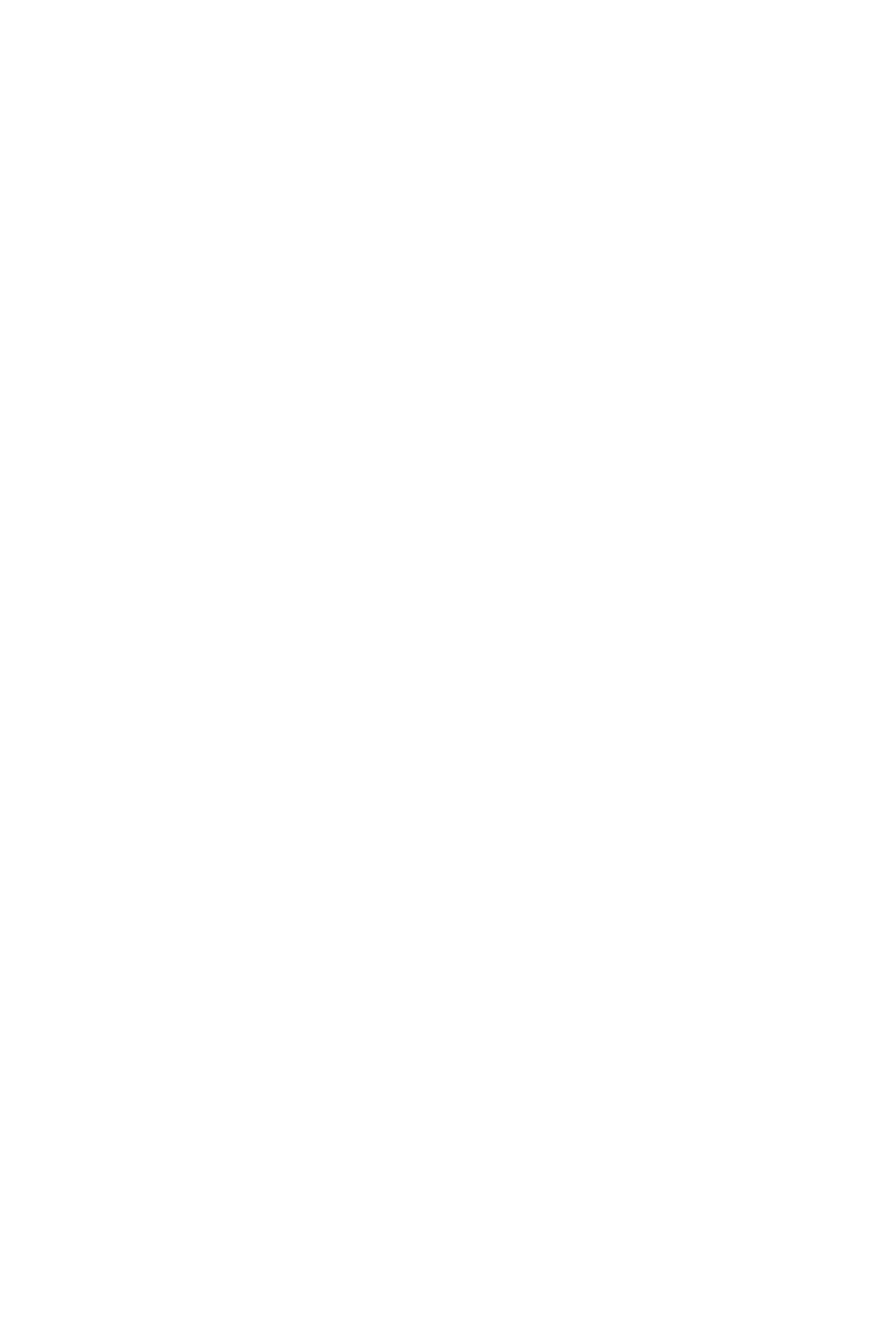# **God's Plan for Man**



#### *The Original Garden*

"I saw that the holy angels often visited the garden, and gave instruction to Adam and Eve concerning their employment" (1SG 20, 1858).

"God gave our first parents the food he designed that the race should eat. It was contrary to his plan to have the life of any creature taken. There was to be no death in Eden. The fruit of the trees in the garden, was the food man's wants required. God gave man no permission to eat animal food until after the flood" (4aSG 120, 1864).

"Although everything God had made was in the perfection of beauty, and there seemed nothing wanting upon the earth which God had created to make Adam and Eve happy, yet he manifested his great love to them by planting a garden especially for them. A portion of their time was to be occupied in the happy employment of dressing the garden, and a portion in receiving the visits of angels, listening to their instruction, and in happy meditation. Their labor was not wearisome, but pleasant and invigorating. This beautiful garden was to be their home, their special residence.

"In this garden the Lord placed trees of every variety for usefulness and beauty. There were trees laden with luxuriant fruit, of rich fragrance, beautiful to the eye, and pleasant to the taste, designed of God to be food for the holy pair. There were the lovely vines which grew upright, laden with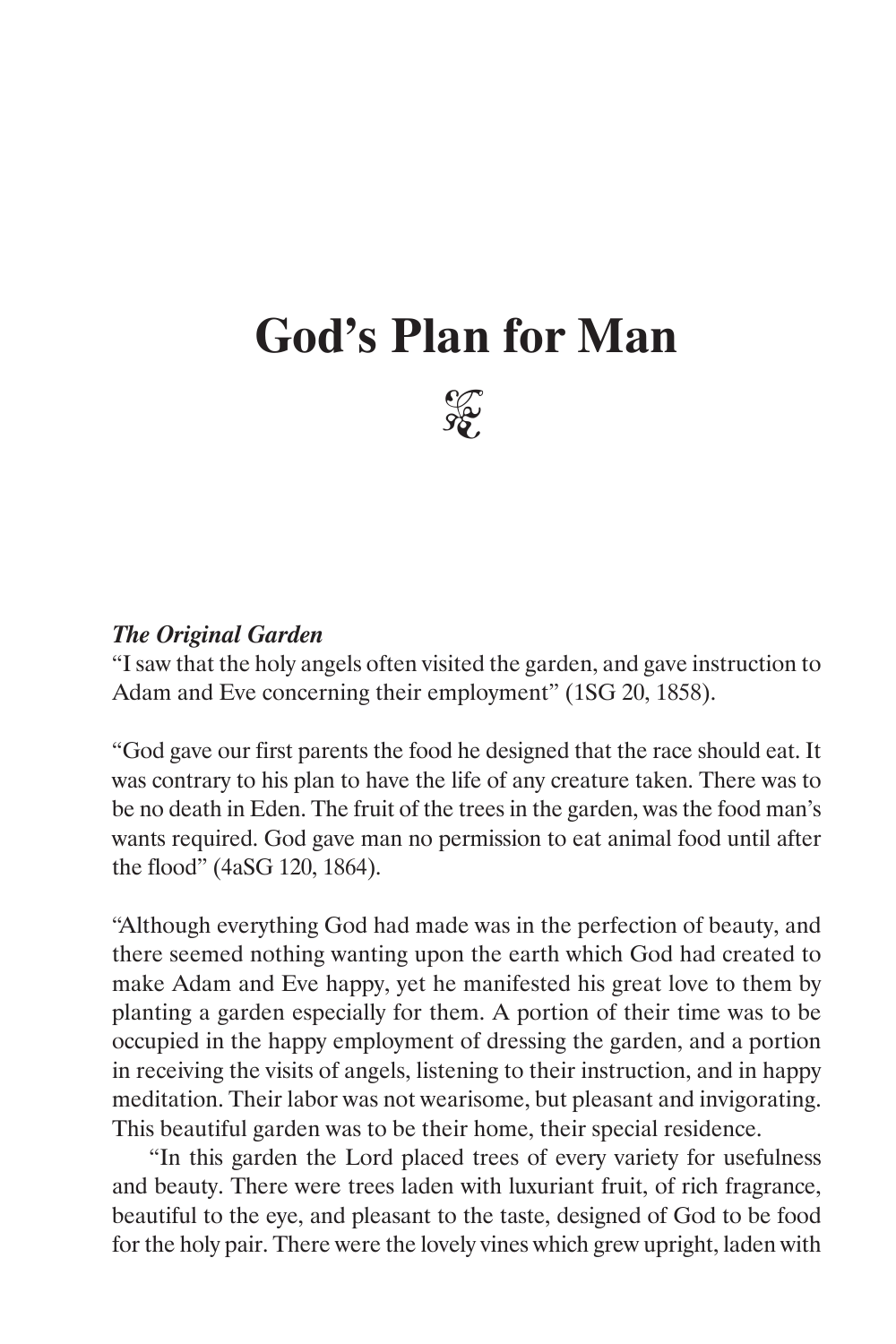their burden of fruit, unlike anything man had seen since the fall. The fruit was very large, and of different colors; some nearly black, some purple, red, pink and light green. This beautiful and luxuriant growth of fruit upon the branches of the vine was called grapes. They did not trail upon the ground, although not supported by trellises, but the weight of the fruit bowed them down. It was the happy labor of Adam and Eve to form beautiful bowers from the branches of the vine, and train them, forming dwellings of nature's beautiful, living trees and foliage, laden with fragrant fruit" (1SP 25, 1870).

"Even the great God is a lover of the beautiful. He has given us unmistakable evidence of this in the work of his hands. He planted for our first parents a beautiful garden in Eden. Stately trees were caused to grow out of the ground, of every description, for usefulness and ornament. The beautiful flowers were formed, of rare loveliness, of every tint and hue, perfuming the air. The merry songsters, of varied plumage, caroled forth their joyous songs to the praise of their Creator. It was the design of God that man should find happiness in the employment of tending the things he had created, and that his wants should be met with the fruits of the trees of the garden" (HR July 1, 1871).

"The Lord surrounded Adam and Eve in Paradise with everything that was useful and lovely. God planted for them a beautiful garden. No herb, nor flower, nor tree, was wanting, which might be for use and ornament. The Creator of man knew that this workmanship of his hands could not be happy without employment. Paradise delighted their souls, but this was not enough; they must have labor to call into exercise the organs of the body. The Lord had made them for use. If happiness consisted in doing nothing, man, in his state of holy innocence, would have been left unemployed. But He who formed man knew what would be for his best happiness, and he no sooner made him than he gave him his appointed work. In order to be happy, he must labor" (HR July 1, 1872).

"God prepared for Adam and Eve a beautiful garden. He provided for them everything their wants required. He planted for them trees of every variety, bearing fruit. With a liberal hand he surrounded them with his bounties—the trees, for usefulness and beauty, and the lovely flowers, which sprung up spontaneously, and flourished in rich profusion around them, were to know nothing of decay. Adam and Eve were rich indeed. They possessed beautiful Eden. Adam was monarch in this beautiful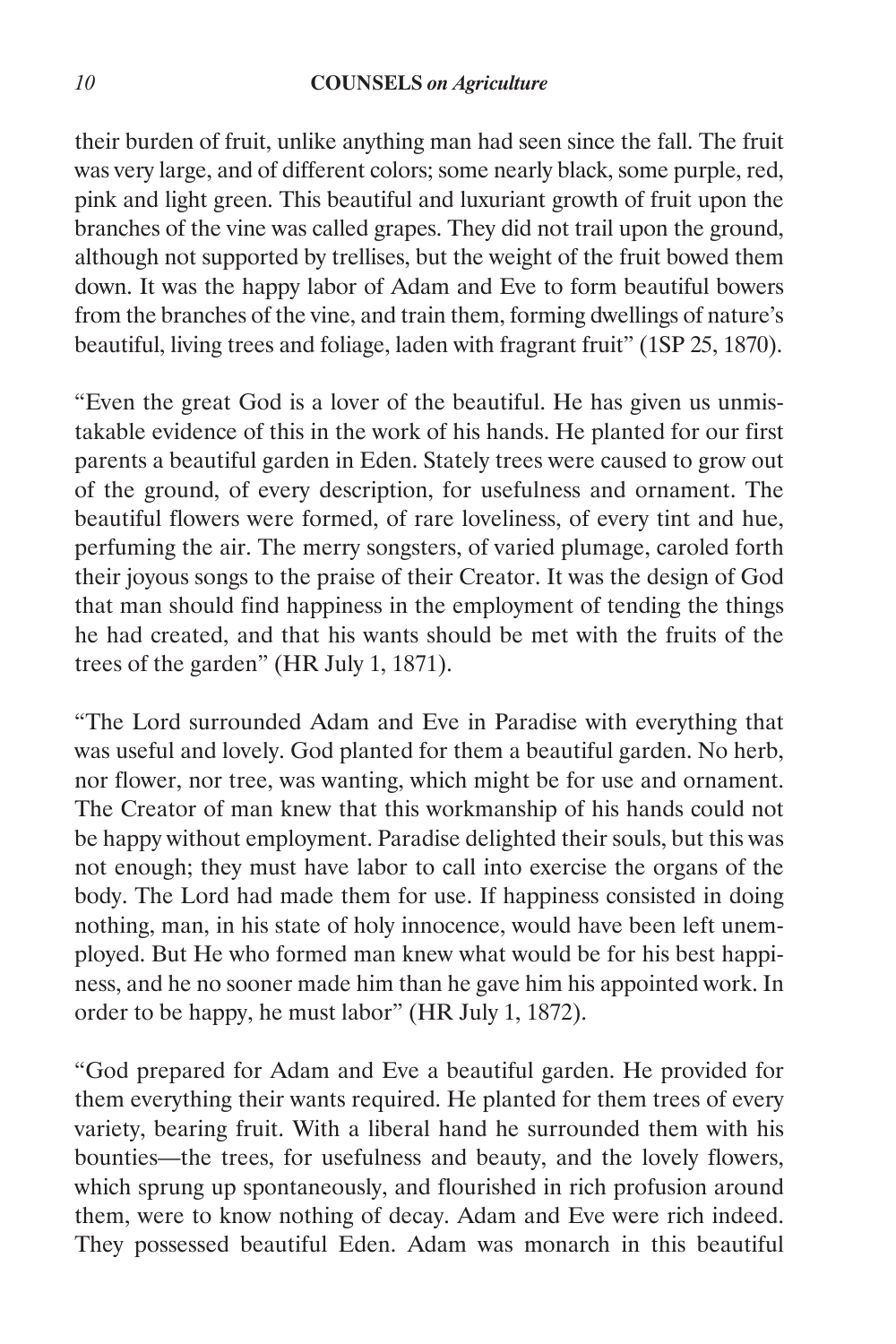domain. None can question the fact that Adam was rich. But God knew that Adam could not be happy unless he had employment. Therefore he gave him something to do. He was to dress the garden.

"The Creator of man never designed that he should be idle. The Lord formed man out of the dust of the ground, and breathed into his nostrils the breath of life, and man became a living soul. It was the law of nature, therefore the law of God, that brain, nerve, and muscle, should be in active motion. Young gentlemen and ladies that refuse to labor because they are not compelled to, and because it is not fashionable, are not guided and controlled by enlightened reason. Those who shun manual labor, cannot have physical stamina. In order for the young to enjoy perfect health and perfect happiness, every organ and function must be in perfect operation as God designed they should be. If all the organs act their natural part, life, health, and happiness, will be the result. Too little exercise, and staying in-doors too much, will bring on feebleness and disease of some one or more of the organs. It is sinful to impair or weaken one of the powers God has given us. The great Creator designed that we should have perfect bodies, that we might preserve them in health, and render to him the offering of a living sacrifice, holy and acceptable to God.

"Exercise in useful labor will be carrying out the original plan of God, when he bade Adam and Eve to dress the garden. Life is precious, and should be preserved intelligently by regarding the laws of our being" (HR May 1, 1873).

"Many look upon work as a curse, originating with the enemy of souls. This is a mistaken idea. God gave labor to man as a blessing, to occupy his mind, to strengthen his body, and to develop his faculties. Adam toiled

*"God gave labor to man as a blessing, to occupy his mind, to strengthen his body, and to develop his faculties."*

in the garden of Eden, and felt it to be one of the pleasures of his holy existence to do so. Later, when he was driven from his beautiful home, as the result of his disobedience, and was forced to struggle with a stubborn soil to gain his daily bread, that very labor, although far different from his pleasant occupation in the garden, was a relief to his sorrowing soul, a protection against temptation" (HR September 1, 1876).

[Alternate version] "Many look upon useful labor as a curse originating with the enemy of souls; but this is a mistaken view. Judicious labor is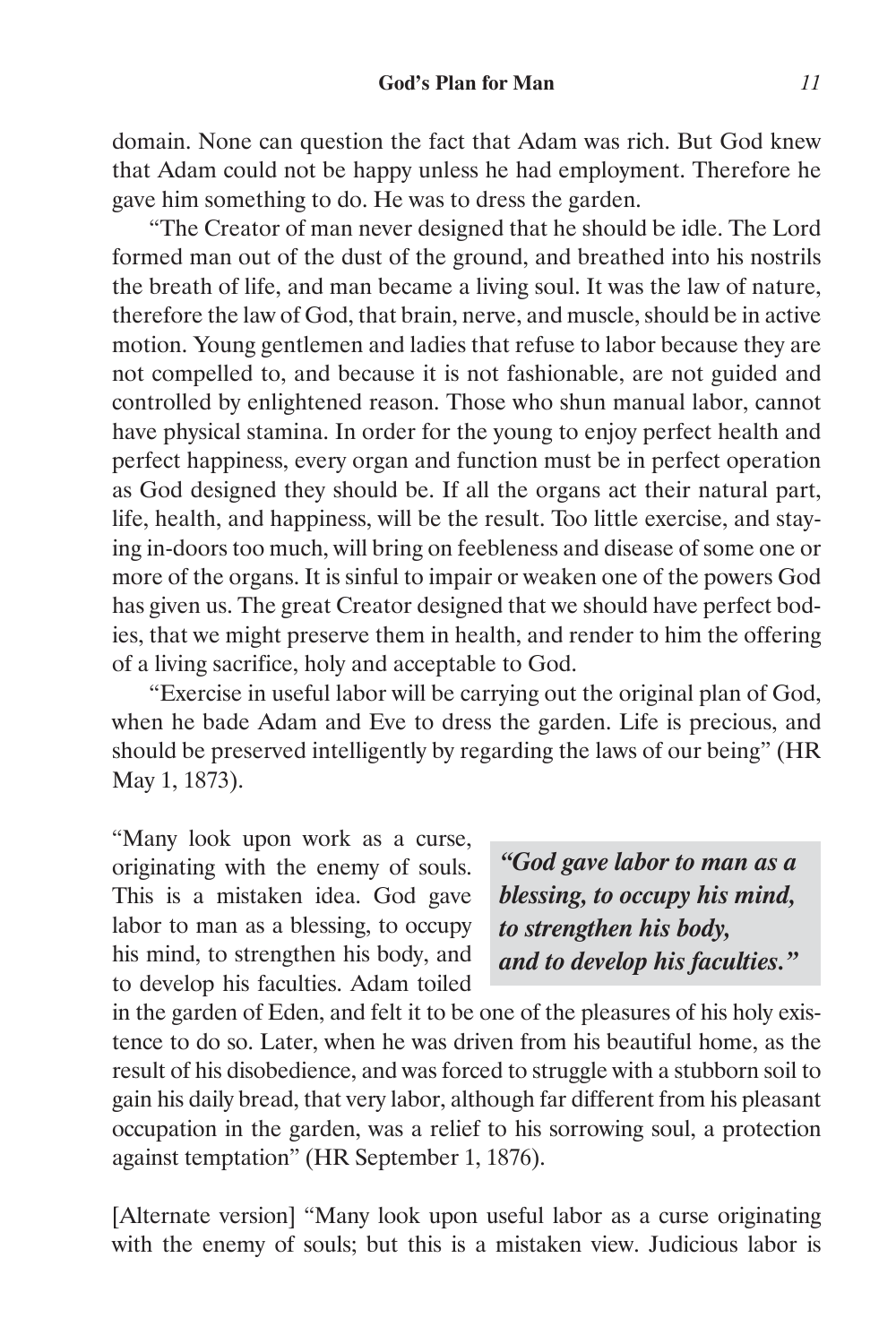indispensable to both the happiness and the prosperity of the race. God ordained it for man as a blessing, to occupy his mind, to strengthen his body, and to develop his faculties. Industry makes the feeble strong, the timid brave, the poor rich, and the wretched happy. Adam labored in the garden of Eden, and he found in mental and physical activity the highest pleasures of his holy existence. When, as the result of his disobedience, he was driven from that beautiful home, and was forced to struggle with a stubborn soil to gain his daily bread, that very labor was a relief to his sorrow and remorse, a safeguard against temptation" (ST November 12, 1885).

"Adam and Eve came forth from the hand of their Creator in the perfection of every physical, mental, and spiritual endowment. God planted for them a garden, and surrounded them with everything that was lovely and attractive to the eye, which their physical necessities required. This holy pair looked upon a world of unsurpassed loveliness and glory. A benevolent Creator had given them evidences of His goodness and love in providing them with fruits, vegetables, and grains, and in causing to grow out of the ground every variety of tree for usefulness and beauty.

"The holy pair looked upon nature as a picture of unsurpassed loveliness. The brown earth was clothed with a carpet of living green, diversified with an endless variety of self-perpetuating flowers. Shrubs, flowers, and trailing vines regaled the senses with their beauty and fragrance. The many varieties of lofty trees were laden with delicious fruit of every kind, adapted to please the taste and meet the wants of the happy Adam and Eve. This Eden home God provided for our first parents, giving them unmistakable evidences of His great love and care for them.

"Adam was crowned king in Eden. To him was given dominion over every living thing that God had created. The Lord blessed Adam and Eve with intelligence such as He had not given to any other creature. He made Adam the rightful sovereign over all the works of his hands. Man, made in the divine image, could contemplate and appreciate the glorious works of God in nature.

"Adam and Eve could trace the skill and glory of God in every spire of grass, and in every shrub and flower. The natural loveliness which surrounded them reflected like a mirror the wisdom, excellence, and love, of their Heavenly Father. And their songs of affection and praise rose sweetly and reverentially to heaven, harmonizing with the songs of the exalted angels, and with the happy birds who were caroling forth their music without a care. There was no disease, decay, nor death. Life was in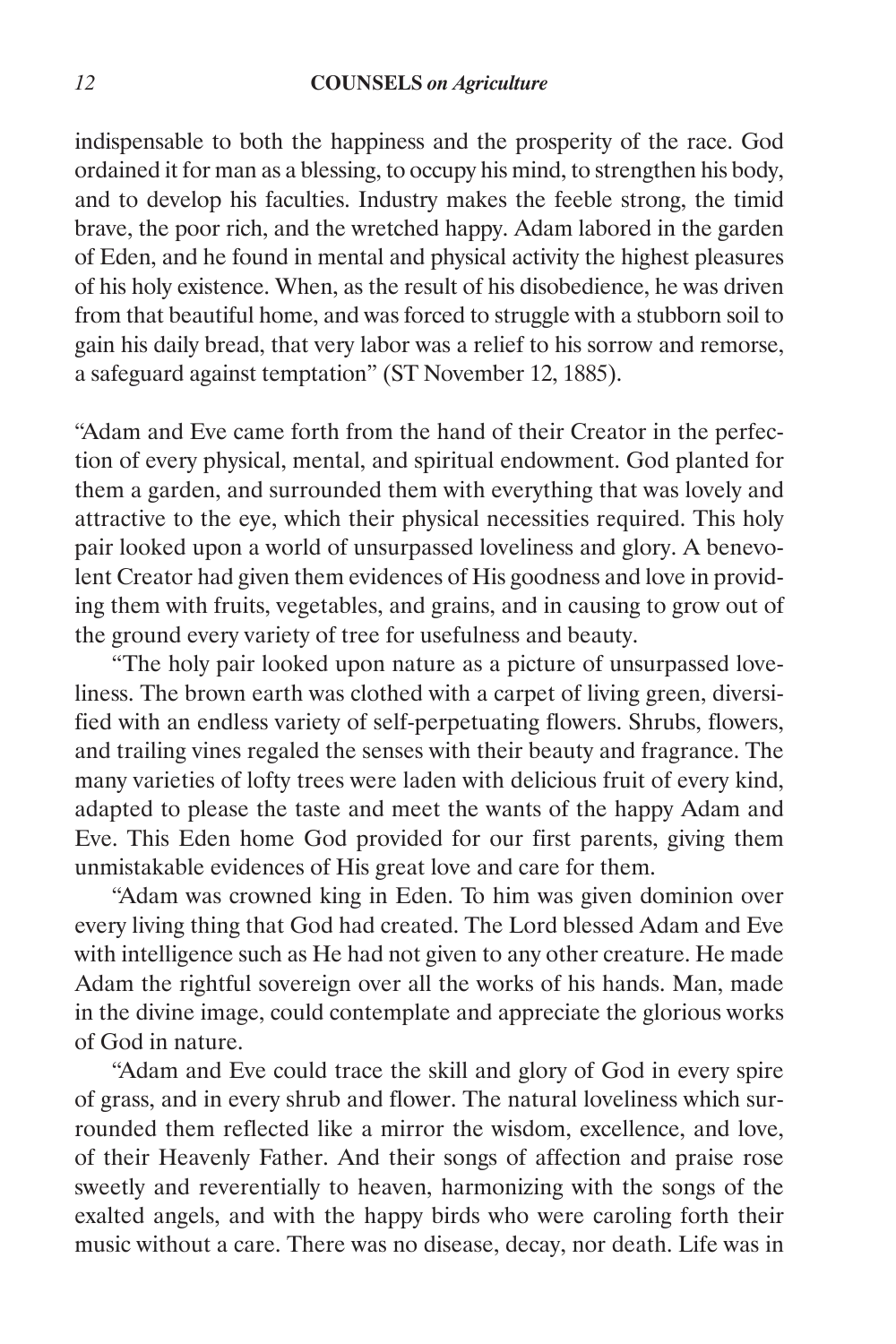everything the eye rested upon. The atmosphere was filled with life. Life was in every leaf, in every flower, and in every tree.

"The Lord knew that Adam could not be happy without labor; therefore, he gave him the pleasant employment of dressing the garden. And, as he tended the things of beauty and usefulness around him, he could behold the goodness and glory of God in his created works. Adam had themes for contemplation in the works of God in Eden, which was heaven in miniature. God did not form man merely to contemplate His glorious works; therefore, He gave him hands for labor, as well as a mind and heart for contemplation. If the happiness of man consisted in doing nothing, the Creator would not have given Adam his appointed work. Man was to find happiness in labor, as well as in meditation. Adam could take in the grand idea that he was created in the image of God, to be like him in righteousness and holiness. His mind was capable of continual cultivation, expansion, refinement, and noble elevation; for God was his teacher, and angels were his companions" (2Red 6, 7, 1877).

"The home of our first parents was to be a pattern for other homes as their children should go forth to occupy the earth. That home, beautified by the hand of God Himself, was not a gorgeous palace. Men, in their pride, delight in magnificent and costly edifices and glory in the works of their own hands; but God placed Adam in a garden. This was his dwelling. The blue heavens were its dome; the earth, with its delicate flowers and carpet of living green, was its floor; and the leafy branches of the goodly trees were its canopy. Its walls were hung with the most magnificent adornings—the handiwork of the great Master Artist. In the surroundings of the holy pair was a lesson for all time—that true happiness is found, not in the indulgence of pride and luxury, but in communion with God through His created works. If men would give less attention to the artificial, and would cultivate greater simplicity, they would come far nearer to answering the

purpose of God in their creation. Pride and ambition are never satisfied, but those who are truly wise will find substantial and elevating pleasure in the sources of enjoyment that God has placed within the reach of all.

*True happiness is found, not in the indulgence of pride and luxury, but in communion with God through His created works.*

"To the dwellers in Eden was committed the care of the garden, 'to dress it and to keep it.' Their occupation was not wearisome, but pleasant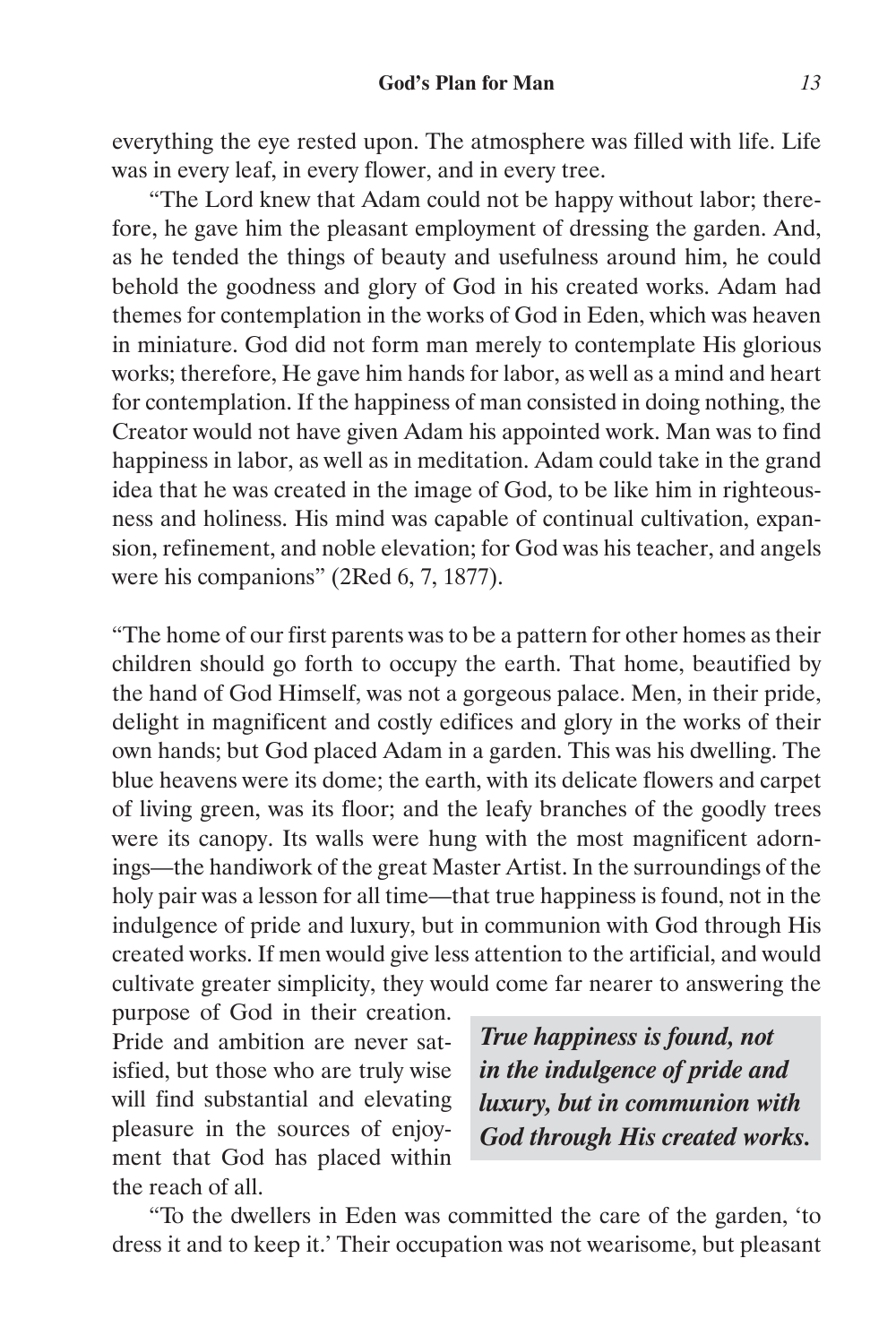and invigorating. God appointed labor as a blessing to man, to occupy his mind, to strengthen his body, and to develop his faculties. In mental and physical activity Adam found one of the highest pleasures of his holy existence. And when, as a result of his disobedience, he was driven from his beautiful home, and forced to struggle with a stubborn soil to gain his daily bread, that very labor, although widely different from his pleasant occupation in the garden, was a safeguard against temptation and a source of happiness. Those who regard work as a curse, attended though it be with weariness and pain, are cherishing an error. The rich often look down with contempt upon the working classes, but this is wholly at variance with God's purpose in creating man. What are the possessions of even the most wealthy in comparison with the heritage given to the lordly Adam? Yet Adam was not to be idle. Our Creator, who understands what is for man's happiness, appointed Adam his work. The true joy of life is found only by the working men and women. The angels are diligent workers; they are the ministers of God to the children of men. The Creator has prepared no place for the stagnating practice of indolence" (PP 49, 50, 1890).

"God gave Adam and Eve employment. Eden was the school for our first parents, and God was their instructor. They learned how to till the soil and to care for the things which the Lord had planted. They did not regard labor as degrading, but as a great blessing. Industry was a pleasure to Adam and Eve. The fall of Adam changed the order of things; the earth was cursed; but the decree that man should earn his bread by the sweat of his brow was not given as a curse. Through faith and hope, labor was to be a blessing to the descendants of Adam and Eve" (Ms8a-1894).

"The Lord has given to every man his work. When the Lord created Adam and Eve it was not for their happiness to be idle. Activity is essential for happiness, and the Lord told Adam and Eve to till and dress the garden. In this work of agriculture our every faculty is brought into action" (Ms185-1898).

"God placed our first parents in Paradise, surrounding them with all that was useful and lovely. In their Eden home nothing was wanting that could minister to their comfort and happiness. And to Adam was given the work of caring for the garden. The Creator knew that Adam could not be happy without employment. The beauty of the garden delighted him, but this was not enough. He must have labor to call into exercise the wonderful organs of the body. Had happiness consisted in doing nothing, man, in his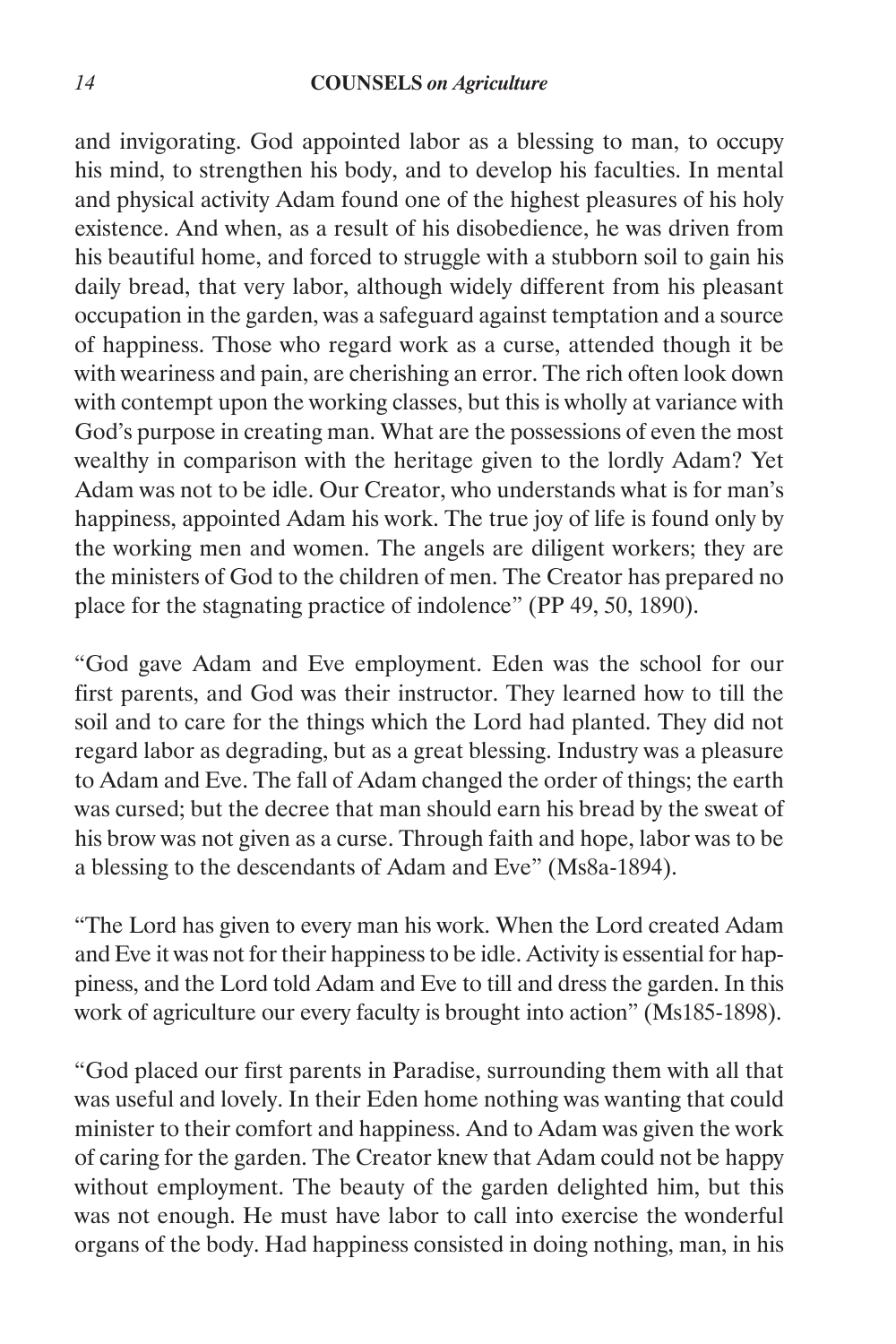state of holy innocence, would have been left unemployed. But he who created man knew what would be for his happiness; and no sooner had he created him, than he gave him his appointed work. The promise of future glory, and the decree that man must toil for his daily bread, came from the same throne" (YI February 27, 1902).

"A life of useful labor is indispensable to the physical, mental, and moral well-being of man" (CTBH 96, 1890). (An alternate ending of the previous quote)

"It was not God's purpose that His people should be crowded into cities, huddled together in terraces and tenements. In the beginning He placed our first parents in a garden amidst the beautiful sights and attractive sounds of

nature, and these sights and sounds He desires men to rejoice in today. The more nearly we come into harmony with God's original plan, the more favorable will be our position for the recovery and the preservation of health" (7T 87, 1902).

*"The more nearly we come into harmony with God's original plan, the more favorable will be our position for the recovery and the preservation of health."*

"The system of education instituted at the beginning of the world was to be a model for man throughout all aftertime. As an illustration of its principles a model school was established in Eden, the home of our first parents. The Garden of Eden was the schoolroom, nature was the lesson book, the Creator Himself was the instructor, and the parents of the human family were the students….

"To Adam and Eve was committed the care of the garden, 'to dress it and to keep it.' Genesis 2:15. Though rich in all that the Owner of the universe could supply, they were not to be idle. Useful occupation was appointed them as a blessing, to strengthen the body, to expand the mind, and to develop the character.

"The book of nature, which spread its living lessons before them, afforded an exhaustless source of instruction and delight. On every leaf of the forest and stone of the mountains, in every shining star, in earth and sea and sky, God's name was written. With both the animate and the inanimate creation—with leaf and flower and tree, and with every living creature, from the leviathan of the waters to the mote in the sunbeam the dwellers in Eden held converse, gathering from each the secrets of its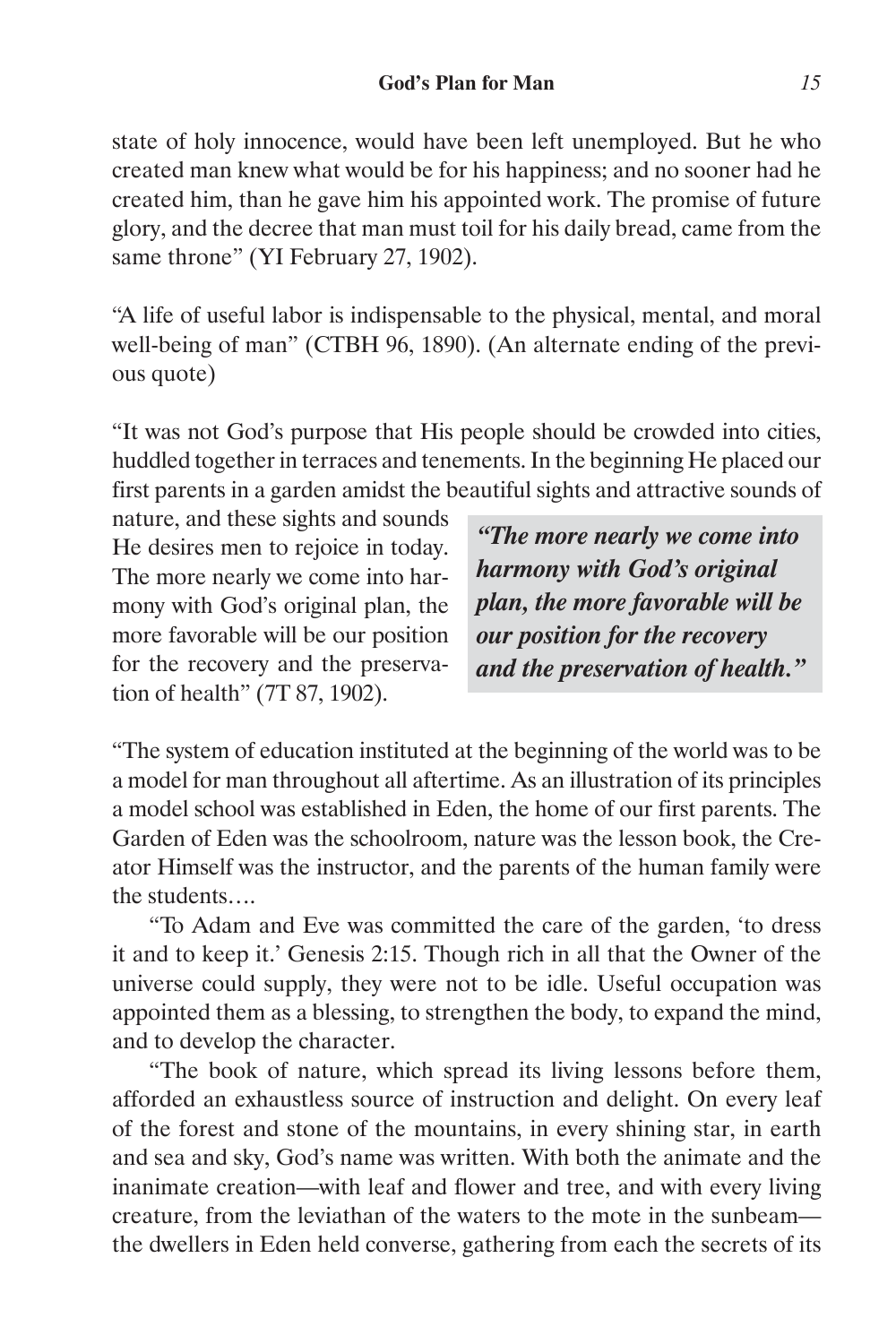life. God's glory in the heavens, the innumerable worlds in their orderly revolutions, 'the balancings of the clouds' (Job 37:16), the mysteries of light and sound, of day and night—all were objects of study by the pupils of earth's first school….

"As it came from the Creator's hand, not only the Garden of Eden but the whole earth was exceedingly beautiful. No taint of sin, or shadow of death, marred the fair creation. God's glory 'covered the heavens, and the earth was full of his praise.' 'The morning stars sang together, and all the sons of God shouted for joy.' Habakkuk 3:3; Job 38:7. Thus was the earth a fit emblem of Him who is 'abundant in goodness and truth' (Exodus 34:6); a fit study for those who were made in His image. The Garden of Eden was a representation of what God desired the whole earth to become, and it was His purpose that, as the human family increased in numbers, they should establish other homes and schools like the one He had given. Thus in course of time the whole earth might be occupied with homes and schools where the words and the works of God should be studied, and where the students should thus be fitted more and more fully to reflect, throughout endless ages, the light of the knowledge of His glory" (Ed 20-22, 1903).

"In the garden that God prepared as a home for His children, graceful shrubs and delicate flowers greeted the eye at every turn. There were trees of every variety, many of them laden with fragrant and delicious fruit. On their branches the birds caroled their songs of praise. Under their shadow the creatures of the earth sported together without a fear.

"Adam and Eve, in their untainted purity, delighted in the sights and sounds of Eden. God appointed them their work in the garden, 'to dress it and to keep it.' Genesis 2:15. Each day's labor brought them health and gladness, and the happy pair greeted with joy the visits of their Creator, as in the cool of the day He walked and talked with them. Daily God taught them His lessons" (MH 261, 1905).

*"God gave to our first parents the means of true education when He instructed them to till the soil and care for their garden home."* 

"God gave to our first parents the means of true education when He instructed them to till the soil and care for their garden home. After sin came in, through disobedience to the Lord's requirements, the work to be done in cultivating the ground was greatly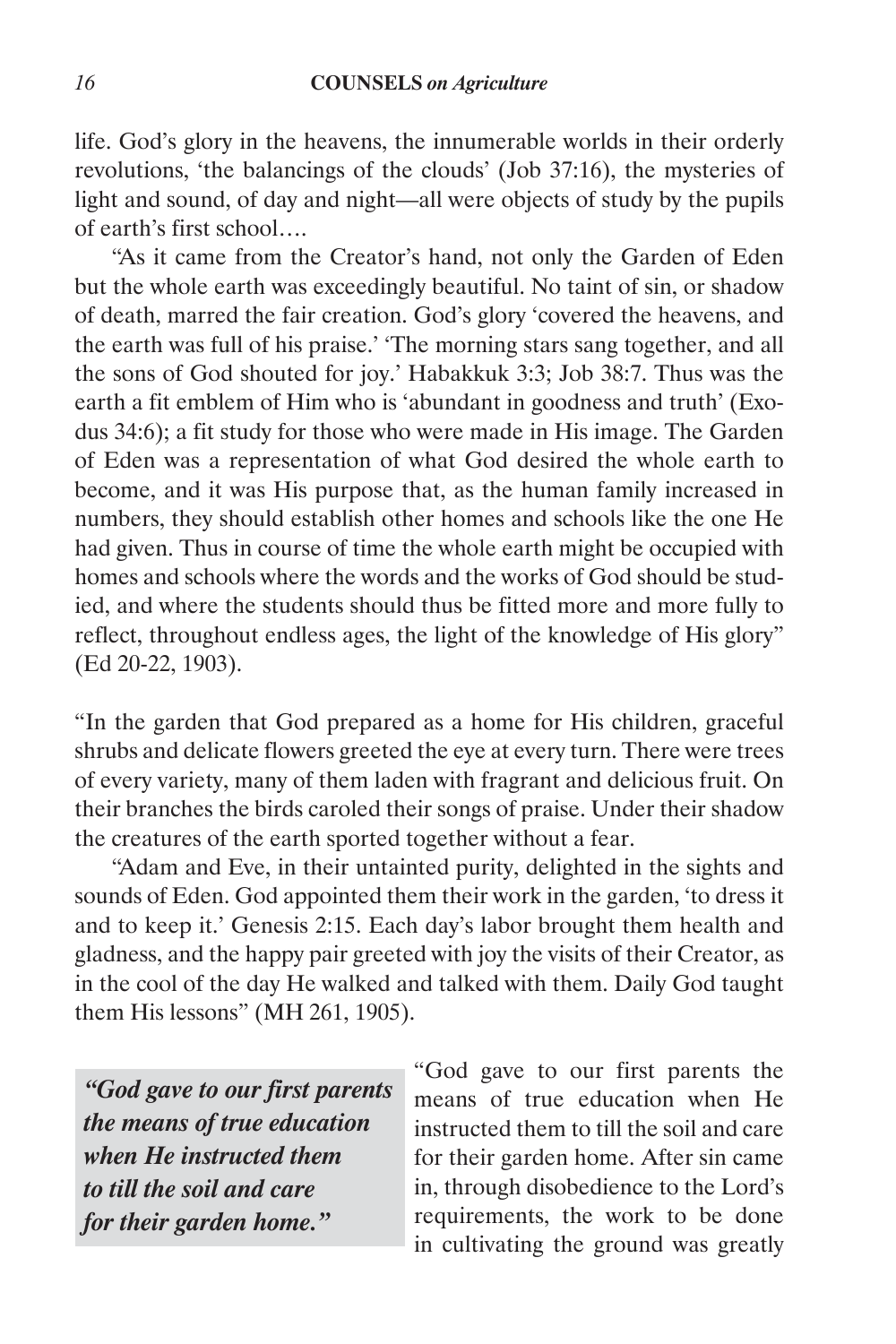multiplied; for the earth because of the curse, brought forth weeds and thistles. But the employment itself was not given because of sin. The great Master Himself blessed the work of tilling the soil" (Ms85-1908).

#### *God's Plan for His Chosen People*

"The education centering in the family was that which prevailed in the days of the patriarchs. For the schools thus established, God provided the conditions most favorable for the development of character. The people who were under His direction still pursued the plan of life that He had appointed in the beginning. Those who departed from God built for themselves cities, and, congregating in them, gloried in the splendor, the luxury, and the vice that make the cities of today the world's pride and its curse. But the men who held fast God's principles of life dwelt among the fields and hills. They were tillers of the soil and keepers of flocks and herds, and in this free, independent life, with its opportunities for labor and study and meditation, they learned of God and taught their children of His works and ways" (Ed 33, 1903).

"By the distribution of the land among the people, God provided for them, as for the dwellers in Eden, the occupation most favorable to development—the care of plants and animals. A further provision for education was the suspension of agricultural labor every seventh year, the land lying fallow, and its spontaneous products being left to the poor. Thus was given opportunity for more extended study, for social intercourse and worship, and for the exercise of benevolence, so often crowded out by life's cares and labors" (Ed 43, 1903).

"In God's plan for Israel every family had a home on the land, with sufficient ground for tilling. Thus were provided both the means and the incentive for a useful, industrious, and self-supporting life. And no devising of men has ever improved upon that plan. To the world's departure from it is owing, to a large degree, the poverty and wretchedness that exist today" (MH 183, 1905).

"The pupils of these schools [of the Prophets] sustained themselves by their own labor in tilling the soil or in some mechanical employment. In Israel this was not thought strange or degrading; indeed, it was regarded a crime to allow children to grow up in ignorance of useful labor. By the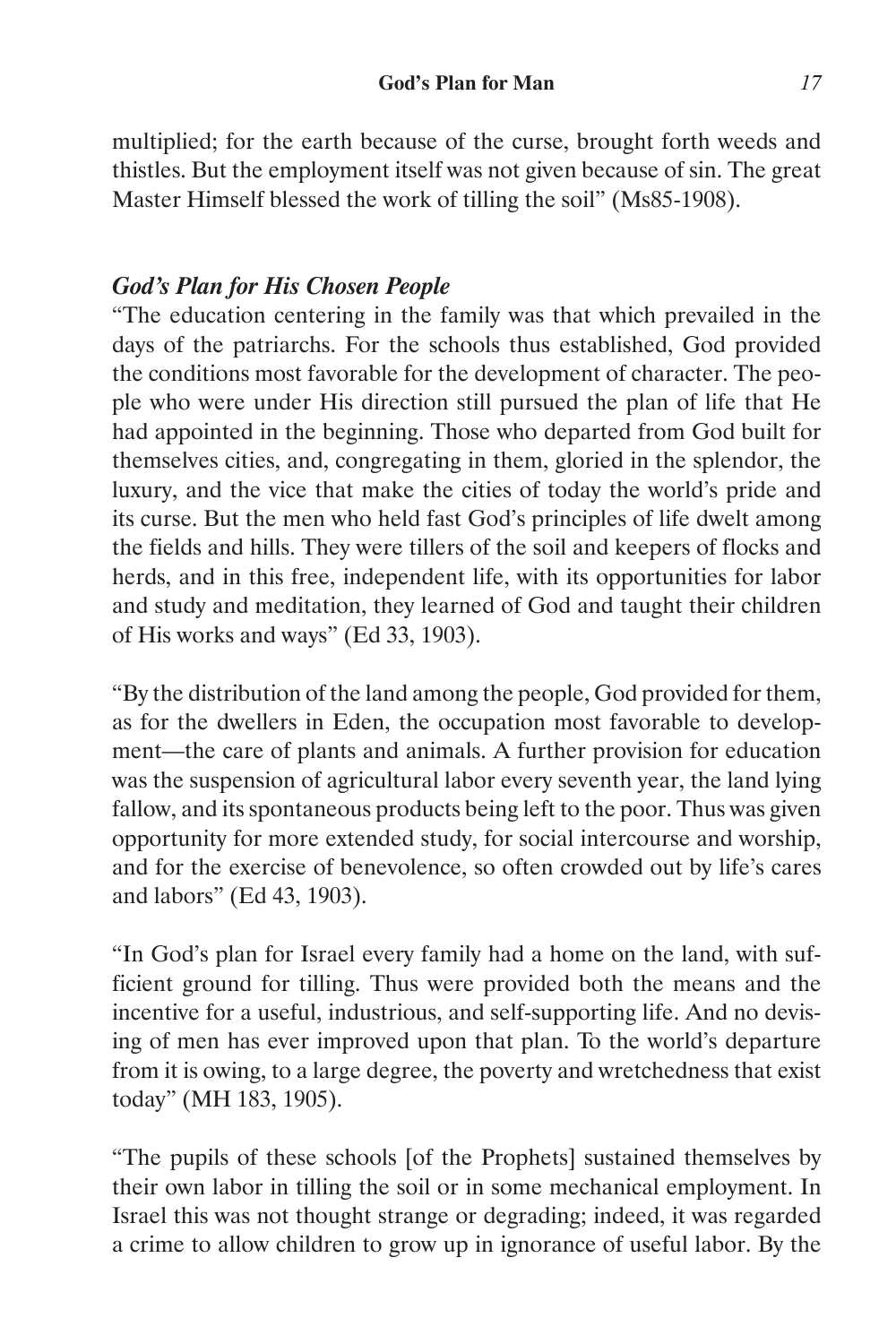command of God every child was taught some trade, even though he was to be educated for holy office. Many of the religious teachers supported themselves by manual labor. Even so late as the time of the apostles, Paul and Aquila were no less honored because they earned a livelihood by their trade of tentmaking" (PP 593, 1890).

[Alternate version] "The pupils of these schools sustained themselves by their own labor in tilling the soil or in some mechanical employment. In Israel this was not thought strange or degrading; indeed, it was regarded as a sin to allow children to grow up in ignorance of useful labor. Every youth, whether his parents were rich or poor, was taught some trade. Even though he was to be educated for holy office, a knowledge of practical life was regarded as essential to the greatest usefulness. Many, also, of the teachers supported themselves by manual labor" (Ed 47, 1903).

"The Waldenses had sacrificed their worldly prosperity for the truth's sake, and with persevering patience they toiled for their bread. Every spot of tillable land among the mountains was carefully improved; the valleys and the less fertile hillsides were made to yield their increase. Economy and severe self-denial formed a part of the education which the children received as their only legacy. They were taught that God designs life to be a discipline, and that their wants could be supplied only by personal labor, by forethought, care, and faith. The process was laborious and wearisome, but it was wholesome, just what man needs in his fallen state, the school which God has provided for his training and development.

"While the youth were inured to toil and hardship, the culture of the intellect was not neglected. They were taught that all their powers belonged to God, and that all were to be improved and developed for his service" (4SP 73, 1884).

#### *God's Plan for the New Earth*

"In the earth made new, the redeemed will engage in the occupations and pleasures that brought happiness to Adam and Eve in the beginning. The Eden life will be lived, the life in garden and field. 'They shall build houses, and inhabit them; and they shall plant vineyards, and eat the fruit of them. They shall not build, and another inhabit; they shall not plant, and another eat: for as the days of a tree are the days of my people, and mine elect shall long enjoy the work of their hands.' Isaiah 65:21, 22" (PK 730, 1917).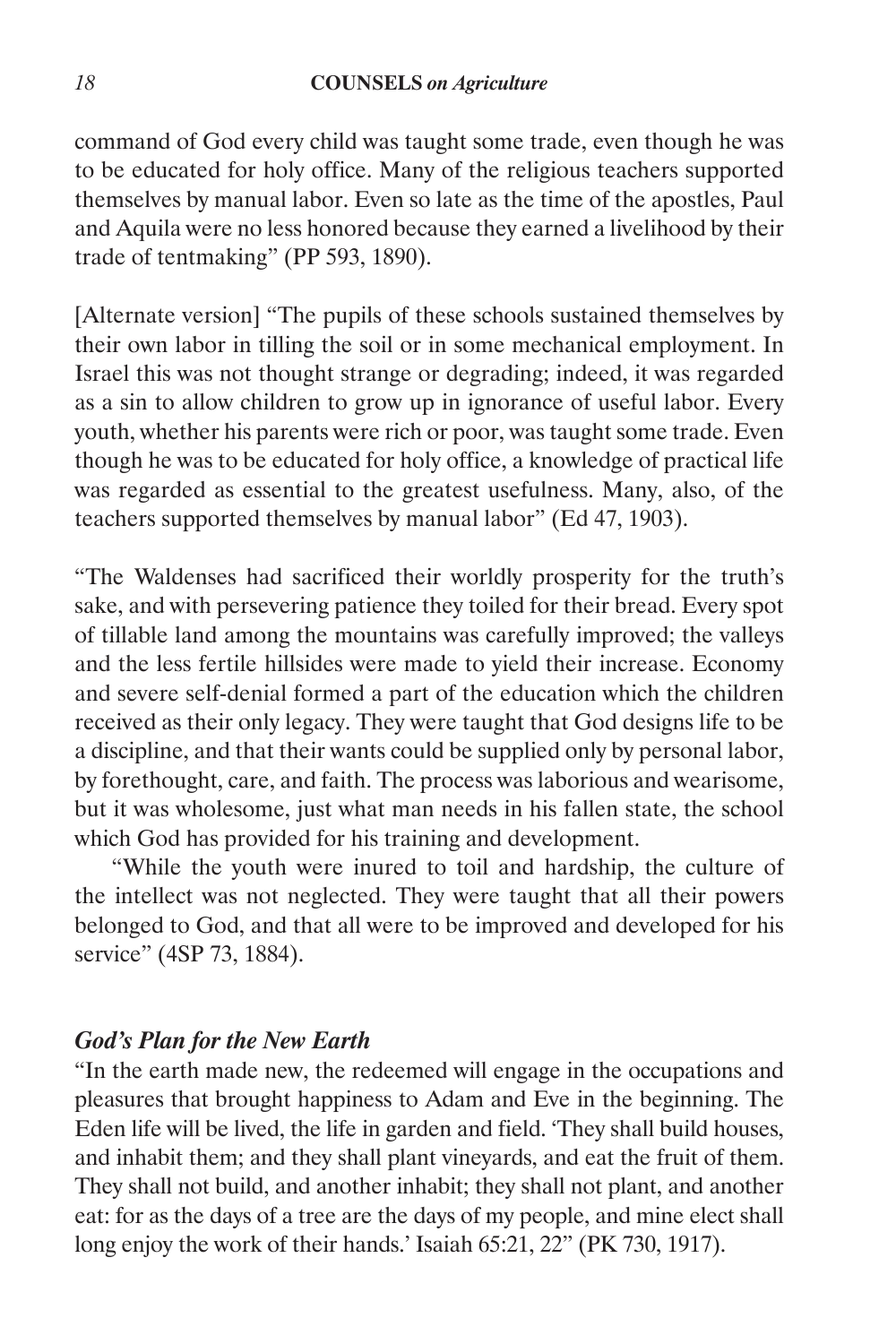# **Bibliography**



Special copyright notice: The source materials for this book are all to be found on the Ellen G. White website, http://egwwritings.org, copyright © 2015 Ellen G. White Estate, Inc.

*Books:*

| AA        | White, Ellen G. The Acts of the Apostles. Mountain View,<br>CA: Pacific Press Publishing Association, 1911. |
|-----------|-------------------------------------------------------------------------------------------------------------|
| AY        | <i>An Appeal to the Youth.</i> Battle Creek, MI:<br>Seventh-day Adventist Publishing Association,<br>1864.  |
| <b>CE</b> | . Christian Education. Battle Creek, MI:<br>International Tract Society, 1894.                              |
| COL.      | . Christ Object Lessons. Washington, DC:<br>Review and Herald Publishing Association,<br>1900.              |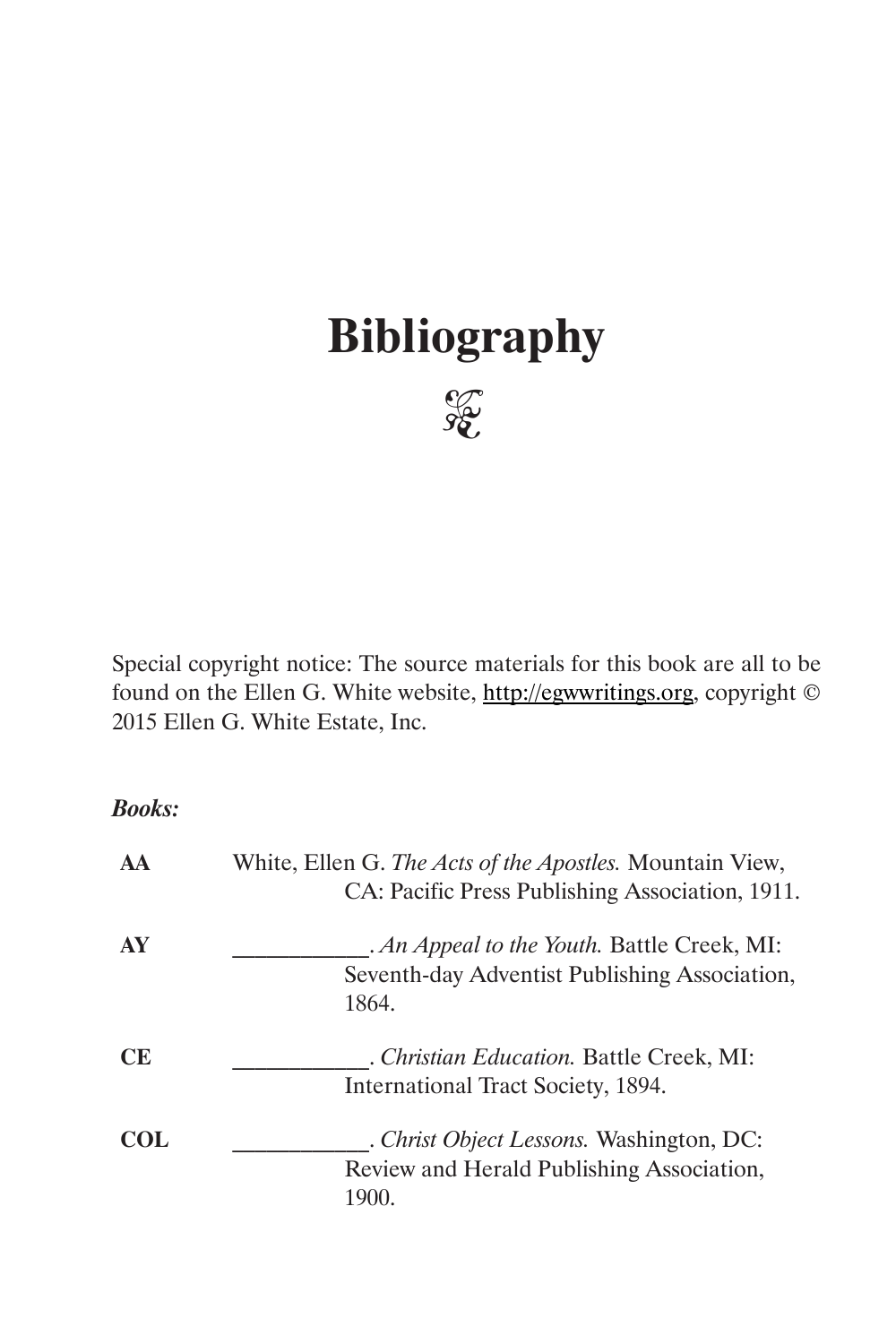| CT          | . Counsels to Parents, Teachers, and Students. |
|-------------|------------------------------------------------|
|             | Mountain View, CA: Pacific Press Publishing    |
|             | Association, 1913.                             |
| <b>CTBH</b> | . Christian Temperance and Bible Hygiene.      |
|             | Battle Creek, MI: Good Health Publishing Co.,  |
|             | 1890.                                          |
| DA          | . The Desire of Ages. Mountain View, CA:       |
|             | Pacific Press Publishing Association, 1898.    |
| Ed          | . Education. Mountain View, CA: Pacific        |
|             | Press Publishing Association, 1903.            |
| $\bf{FE}$   | . Fundamentals of Christian Education.         |
|             | Nashville, TN: Southern Publishing             |
|             | Association, 1923.                             |
| GW          | . Gospel Workers. Washington, DC: Review       |
|             | and Herald Publishing Association, 1915.       |
| <b>GW92</b> | . Gospel Workers. Battle Creek, MI: Review     |
|             | and Herald Publishing Co., 1892.               |
| HL          | . Healthful Living. Battle Creek, MI: Medical  |
|             | Missionary Board, 1897.                        |
| <b>LS80</b> | . Life Sketches of James White and Ellen G.    |
|             | White 1880. Battle Creek, MI: Seventh-day      |
|             | Adventist Publishing Association, 1880.        |
| MВ          | . Thoughts from the Mount of Blessing.         |
|             | Mountain View, CA: Pacific Press Publishing    |
|             | Association, 1896.                             |
| MН          | . The Ministry of Healing. Mountain View,      |
|             | CA: Pacific Press Publishing Association,      |
|             | 1905.                                          |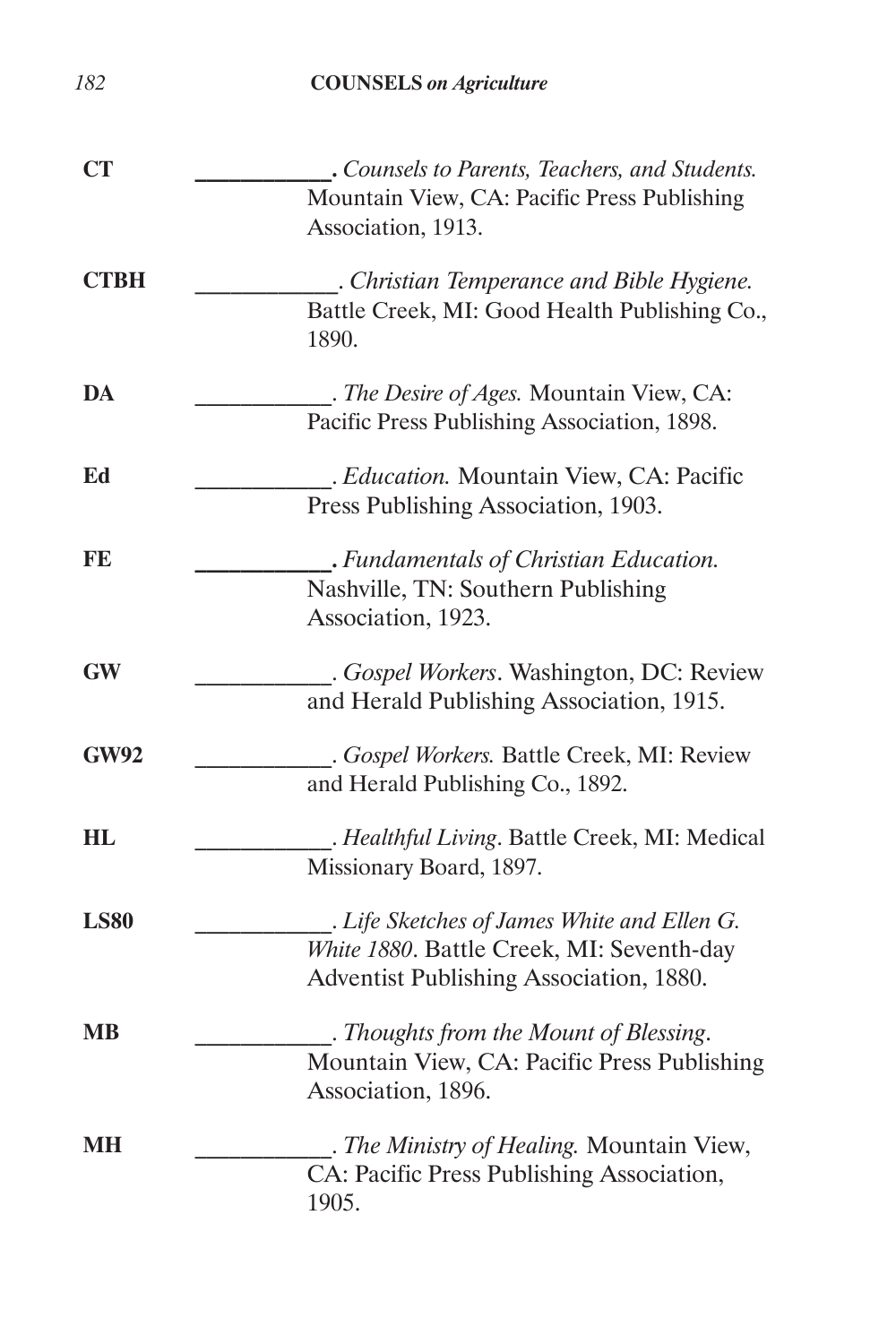| PK           | . Prophets and Kings. Mountain View, CA:        |
|--------------|-------------------------------------------------|
|              | Pacific Press Publishing Association, 1917.     |
| PP           | . Patriarchs and Prophets. Washington, DC:      |
|              | Review and Herald Publishing Association,       |
|              | 1890.                                           |
| <b>SA</b>    | . A Solemn Appeal. Battle Creek,                |
|              | MI: Seventh-day Adventist Publishing            |
|              | Association, 1870.                              |
| 1SG          | . Spiritual Gifts. Vol. 2. Battle Creek, MI:    |
|              | Seventh-day Adventist Publishing Association,   |
|              | 1860.                                           |
| 4aSG         | . Spiritual Gifts. Vol. 4a. Battle Creek, MI:   |
|              | Seventh-day Adventist Publishing Association,   |
|              | 1864.                                           |
| 1SP          | . The Spirit of Prophecy. Vol. 1. Battle        |
|              | Creek, MI: Seventh-day Adventist Publishing     |
|              | Association, 1870.                              |
| 2SP          | . The Spirit of Prophecy. Vol. 2. Battle        |
|              | Creek, MI: Seventh-day Adventist Publishing     |
|              | Association, 1877.                              |
| 4SP          | . The Spirit of Prophecy. Vol. 4. Battle        |
|              | Creek, MI: Seventh-day Adventist Publishing     |
|              | Association, 1884.                              |
| <b>SpTEd</b> | . Special Testimonies on Education. No          |
|              | imprint, 1897.                                  |
| 1T           | . Testimonies for the Church. Vol. 1. Mountain  |
|              | View, CA: Pacific Press Publishing Association, |
|              | 1868.                                           |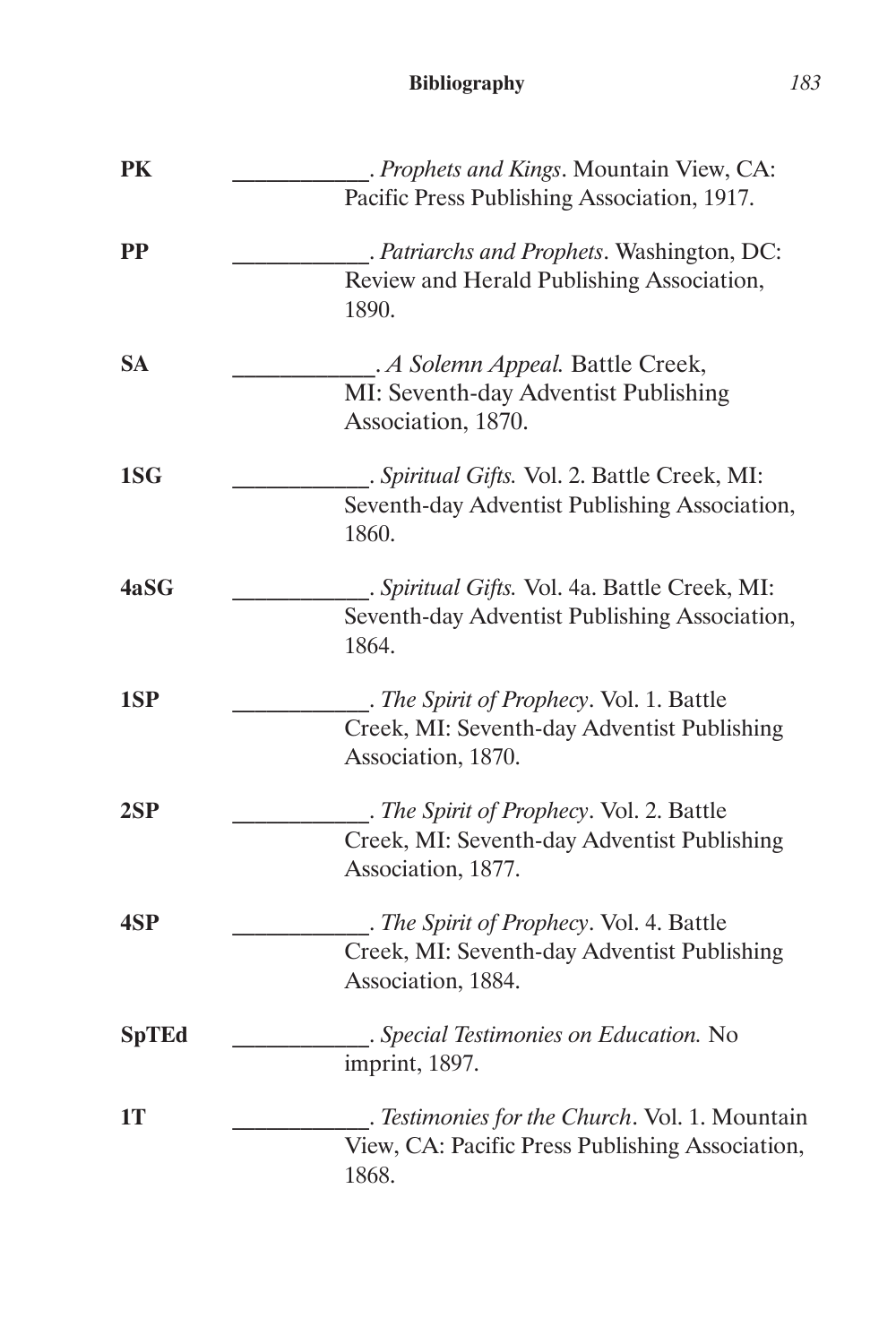| 4T                | . Testimonies for the Church. Vol. 4. Mountain  |
|-------------------|-------------------------------------------------|
|                   | View, CA: Pacific Press Publishing Association, |
|                   | 1881.                                           |
| 5T                | . Testimonies for the Church. Vol. 5. Mountain  |
|                   | View, CA: Pacific Press Publishing Association, |
|                   | 1889.                                           |
| 6T                | . Testimonies for the Church. Vol. 6. Mountain  |
|                   | View, CA: Pacific Press Publishing Association, |
|                   | 1901.                                           |
| 7T                | . Testimonies for the Church. Vol. 7.           |
|                   | Mountain View, CA: Pacific Press Publishing     |
|                   | Association, 1902.                              |
| <b>Pamphlets:</b> |                                                 |
| 2Red              | . Redemption; or the Temptation of Christ in    |
|                   | the Wilderness.                                 |
| <b>PH085</b>      | . Special Testimonies for the Battle Creek      |
|                   | Church.                                         |
| <b>PH117</b>      | . Testimony for the Battle Creek Church.        |
| <b>PH151</b>      | . Selections from the Testimonies Setting Forth |
|                   | Important Principles Relating to Our Work in    |
|                   | General, the Publishing Work in Particular, and |
|                   | the Relation of Our Institutions to Each Other. |
| <b>PH164</b>      | . Words of Encouragement to Workers in the      |
|                   | Home Missionary Field.                          |
| SpTa04            | . Special Testimonies for Ministers and         |
|                   | Workers.                                        |
| SpTb03b           | . Letters from Ellen G. White to Sanitarium     |
|                   | Workers in Southern California.                 |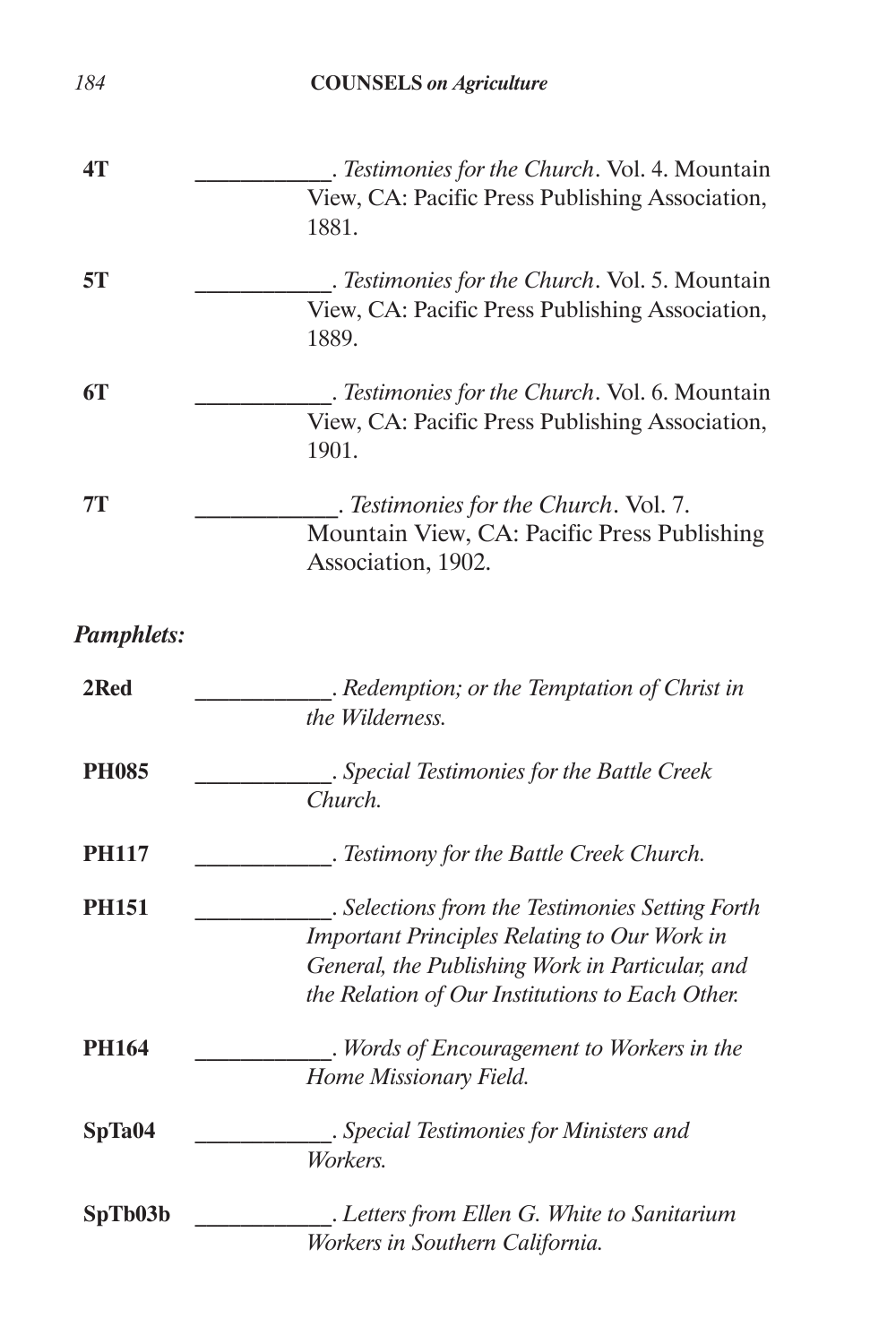## *Periodicals:*

|              | <b>Advocate</b> <i>The Advocate.</i>          |
|--------------|-----------------------------------------------|
| <b>AUCR</b>  | Australasian Union Conference Record.         |
| <b>BEcho</b> | The Bible Echo.                               |
| <b>GCB</b>   | General Conference Bulletin.                  |
| <b>GH</b>    | The Gospel Herald.                            |
| <b>HM</b>    | The Home Missionary, The Missionary Magazine. |
| <b>HR</b>    | The Health Reformer.                          |
| <b>MMis</b>  | The Medical Missionary.                       |
| <b>PUR</b>   | Pacific Union Recorder.                       |
| <b>RH</b>    | The Review and Herald.                        |
| <b>SSW</b>   | Sabbath School Worker.                        |
| <b>ST</b>    | Signs of the Times.                           |
| YI           | The Youth's Instructor.                       |

## *Miscellaneous:*

| L          | Letters.                       |
|------------|--------------------------------|
| Ms         | Manuscripts.                   |
| <b>SpM</b> | Spalding and Magan Collection. |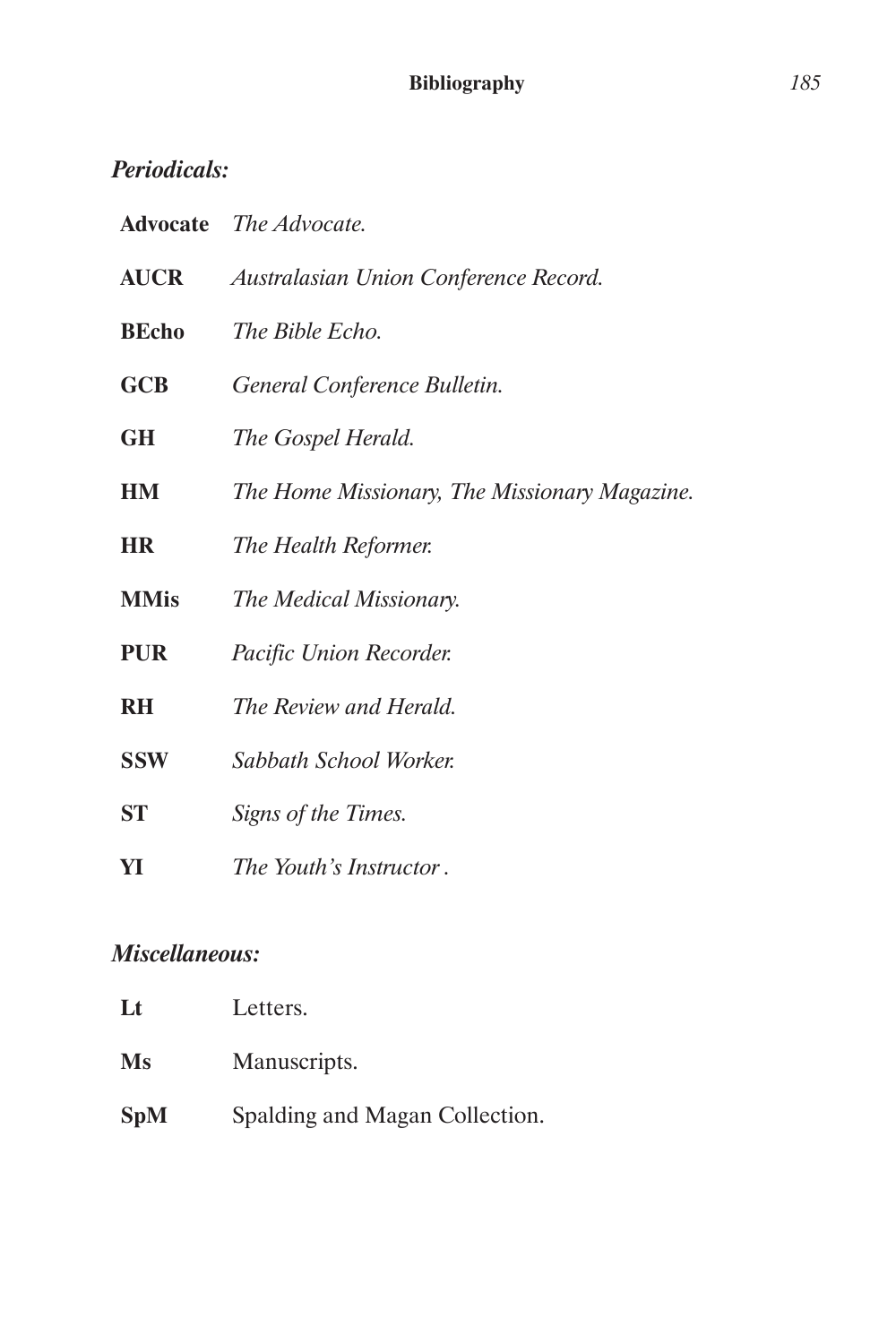We invite you to view the complete selection of titles we publish at:

#### **www.TEACHServices.com**



Please write or email us your praises, reactions, or thoughts about this or any other book we publish at:



P.O. Box 954 Ringgold, GA 30736

# **info@TEACHServices.com**

TEACH Services, Inc., titles may be purchased in bulk for educational, business, fund-raising, or sales promotional use. For information, please e-mail:

### **BulkSales@TEACHServices.com**

Finally, if you are interested in seeing your own book in print, please contact us at

### **publishing@TEACHServices.com**

We would be happy to review your manuscript for free.